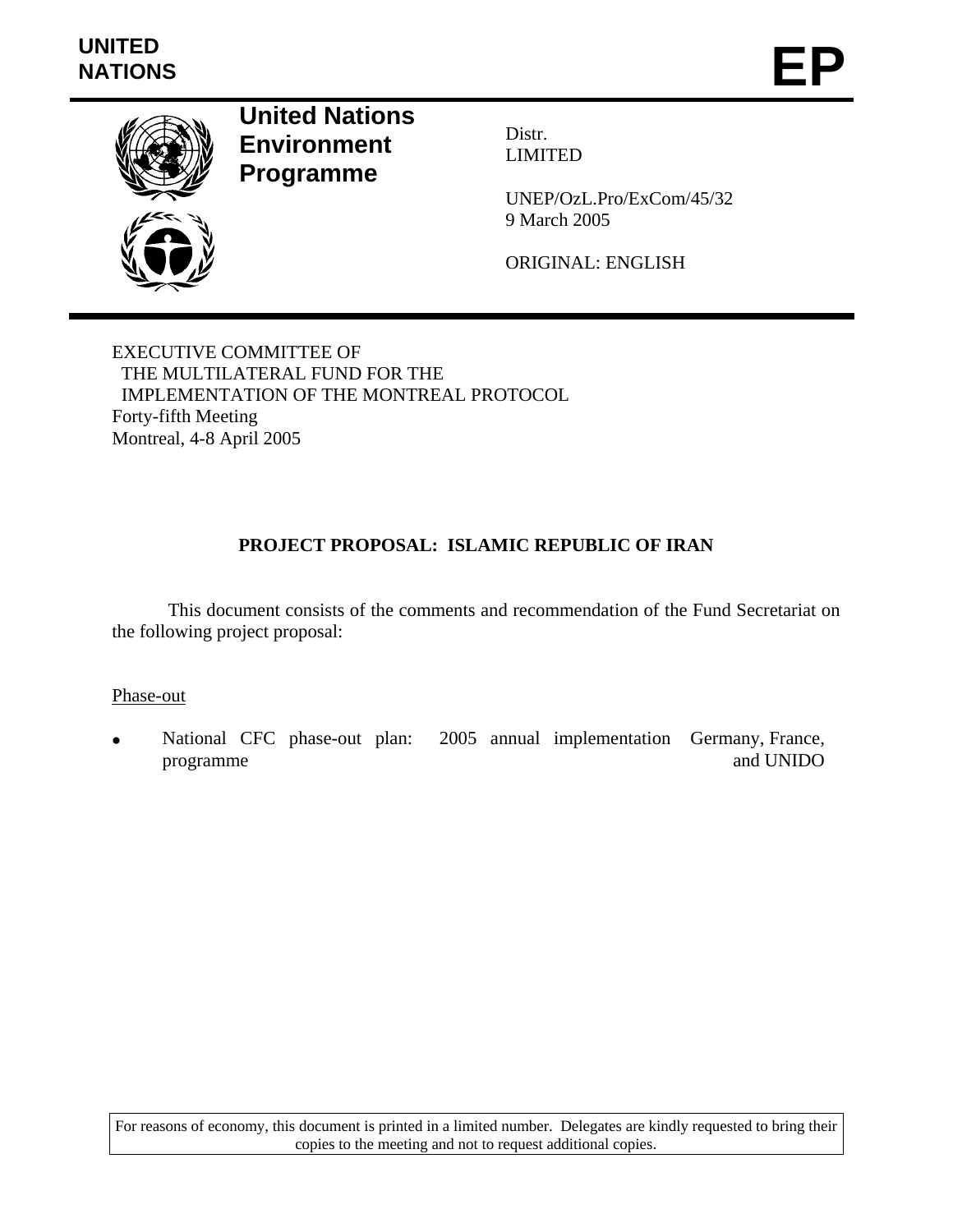### **PROJECT EVALUATION SHEET (MULTI-YEAR PROJECTS) ISLAMIC REPUBLIC OF IRAN**

**PROJECT TITLE BILATERAL/IMPLEMENTING AGENCY** 

| National CFC phase-out | plan: | 2005 annual implementation | Germany, France, UNEP, UNDP and |
|------------------------|-------|----------------------------|---------------------------------|
| programme              |       |                            | <b>INIDO</b>                    |

### **SUB-PROJECT TITLES**

| (a)               | Investment projects - CFC 113 solvents                            | <b>UNIDO</b>  |
|-------------------|-------------------------------------------------------------------|---------------|
| (b)               | Investment projects – foam                                        | Germany       |
| (c)               | Investment projects - refrigeration manufacturing                 | <b>UNDP</b>   |
| (d)               | Investment projects - refrigeration assembly                      | <b>UNIDO</b>  |
| (e)               | Refrigeration manufacturing sector - management support           | <b>UNIDO</b>  |
| (f)               | Investment project - MAC R&R project                              | <b>FRANCE</b> |
| (g)               | MACTAP training projects - MAC                                    | Germany       |
| (h)               | Domestic & commercial refrigeration R&R project                   | <b>UNIDO</b>  |
| (i)               | Domestic & commercial refrigeration - technician training project | <b>UNIDO</b>  |
| (j)               | Custom training                                                   | <b>UNIDO</b>  |
| (k)               | Project implementation & monitoring unit                          | Germany       |
| $\left( 1\right)$ | Regulation and policy support                                     | <b>UNEP</b>   |

### | NATIONAL CO-ORDINATING AGENCY: | National Ozone Unit |

### **LATEST REPORTED CONSUMPTION DATA FOR ODS ADDRESSED IN PROJECT A: ARTICLE-7 DATA (ODP tonnes, 2003, as of November 2004)**

| $\sim$<br>ыı<br>.<br>.<br>DН<br>$\sim$<br>.<br>. . | noc |  |
|----------------------------------------------------|-----|--|
|                                                    |     |  |

### **B: COUNTRY PROGRAMME SECTORAL DATA (ODP tonnes, 2003**, **as of November 2004)**

| <b>ODS</b> | Foam  | Ref.  | <b>Aerosol</b> | <b>Solvents</b> | <b>Process agent</b> | Fumigant |
|------------|-------|-------|----------------|-----------------|----------------------|----------|
| Annex A    | ,920  | 2,030 |                | 64.8            |                      |          |
| Annex B    |       |       |                | 2,169           |                      |          |
| Annex C    | 10.45 | 79.8  |                |                 |                      |          |
| Annex E    |       |       |                |                 |                      | 2,320    |

**CFC consumption remaining eligible for funding (ODP tonnes)** 0

**CURRENT YEAR BUSINESS PLAN:** Total funding US \$1,885,475: total phase-out 397 ODP tonnes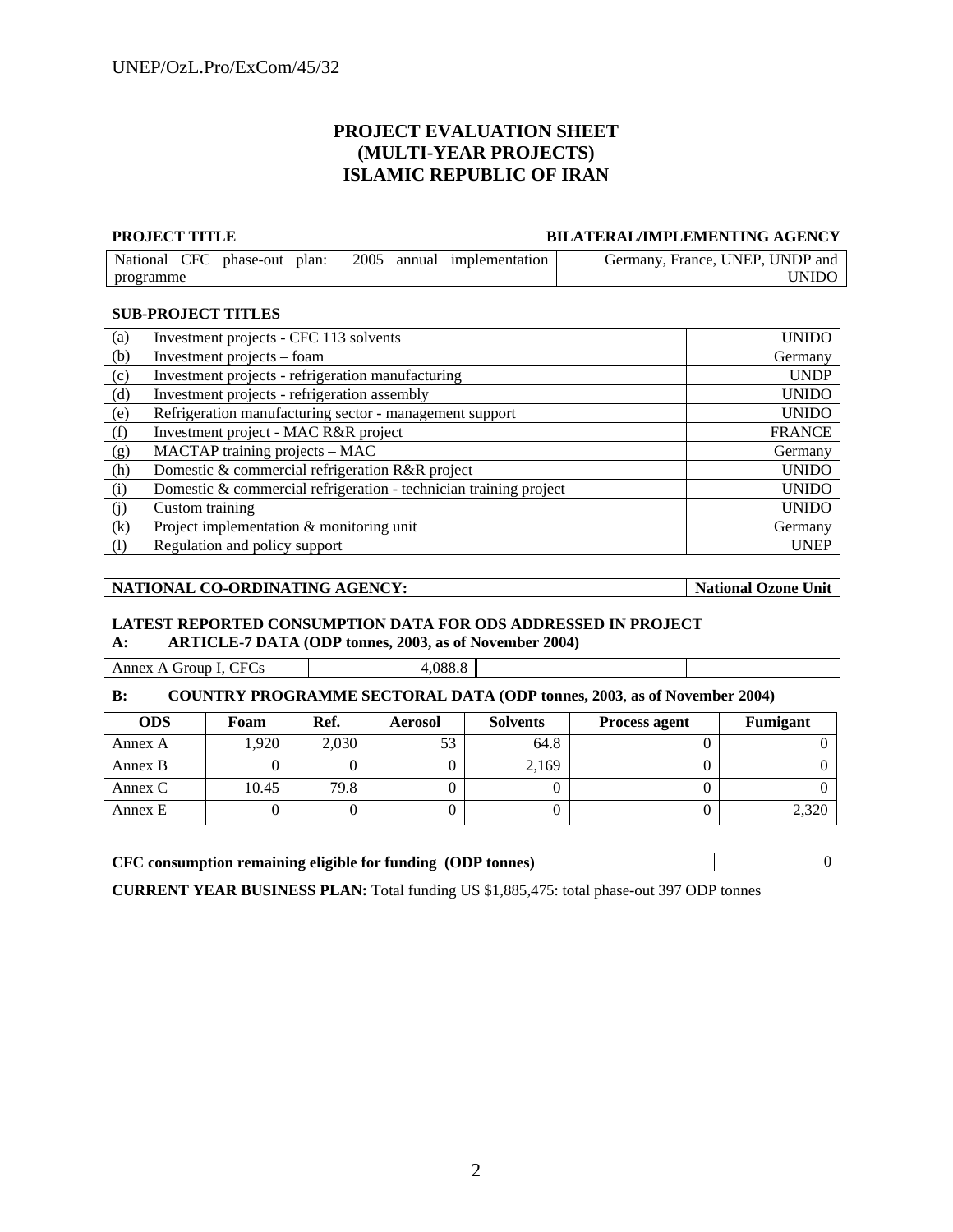# **PROJECT EVALUATION SHEET (MULTI-YEAR PROJECTS) ISLAMIC REPUBLIC OF IRAN**

### **(continuation)**

| PROJECT DATA                               |                                                               | 2003      | 2004      | 2005      | 2006      | 2007      | 2008    | 2009    | 2010      | <b>Total</b> |
|--------------------------------------------|---------------------------------------------------------------|-----------|-----------|-----------|-----------|-----------|---------|---------|-----------|--------------|
| <b>CFCs</b>                                | <b>Montreal Protocol limits</b>                               | 4,571.0   | 4,571.0   | 2,285.0   | 2,285.0   | 685.0     | 685.0   | 685.0   |           | -n/a         |
| ODP                                        | Annual consumption limit                                      | n/a       | 3,889.4   | 2,269.2   | 965.6     | 578.7     | 328.4   | 132.7   |           | n/a          |
|                                            | tonnes) Annual phase-out ongoing projects                     | n/a       | 1,120.0   | 988.0     | 73.00     |           |         |         |           | 2,181        |
|                                            | Annual phase-out newly addressed                              | n/a       | 500.3     | 315.5     | 313.9     | 250.3     | 195.7   | 132.7   |           | 1,708.4      |
|                                            | <b>TOTAL ODS CONSUMPTION TO BE PHASED<br/>OUT<sup>0</sup></b> |           | 1,620.3   | 1,303.5   | 386.9     | 250.3     | 195.7   | 132.7   |           | 3,889.4      |
|                                            | Final Project costs (US \$):                                  |           |           |           |           |           |         |         |           |              |
|                                            | Funding for lead agency<br><b>GERMANY</b>                     | 694,124   | 946,405   | 479,044   | 1,007,124 | 920,868   | 729,846 | 717,630 |           | 5,495,042    |
|                                            | <b>Funding for FRANCE</b>                                     | 1,006,620 |           | 500,000   |           |           |         |         |           | 1,506,620    |
|                                            | Funding for UNEP                                              | 140,253   |           |           |           |           |         |         |           | 140,253      |
|                                            | 361,840                                                       | 2,104,066 | 742,449   | 66,224    | 36,179    | 27,328    |         |         | 3,338,085 |              |
|                                            | Funding for UNDP                                              |           | 770,000   |           |           |           |         |         |           | 770,000      |
|                                            | <b>Total project funding</b>                                  | 2,202,837 | 3,820,470 | 1,721,493 | 1,073,348 | 957,047   | 757,175 | 717,630 |           | 11,250,000   |
|                                            | <b>Final Support costs (US \$):</b>                           |           |           |           |           |           |         |         |           |              |
| <b>GERMANY</b>                             | Support cost for lead agency                                  | 76,354    | 104,105   | 52,695    | 110,784   | 101,295   | 80,283  | 78,939  |           | 604,455      |
|                                            | <b>Funding for FRANCE</b>                                     | 110,728   |           | 55,000    |           |           |         |         |           | 165,728      |
| Funding for UNEP                           |                                                               | 18,233    |           |           |           |           |         |         |           | 18,233       |
| Funding for UNIDO                          |                                                               | 27,138    | 157,805   | 55,684    | 4,967     | 2,713     | 2,050   |         |           | 250,356      |
| Funding for UNDP                           |                                                               |           | 57,750    |           |           |           |         |         |           | 57,750       |
|                                            | <b>Total support costs</b>                                    | 232,453   | 319,659   | 163,379   | 115,750   | 104.009   | 82,333  | 78.939  |           | 1,096,522    |
| <b>COST</b><br>TOTAL<br><b>FUND (US\$)</b> | <b>MULTILATERAL</b><br><b>TO</b>                              | 2,435,289 | 4,140,130 | 1,884,872 | 1,189,098 | 1,061,056 | 839,507 | 796,570 |           | 12,346,523   |

**FUNDING REQUEST: Approval of funding for the 2005 tranche as indicated above**.

| <b>SECRETARIAT'S RECOMMENDATION</b> | Blanket approval |
|-------------------------------------|------------------|
|                                     |                  |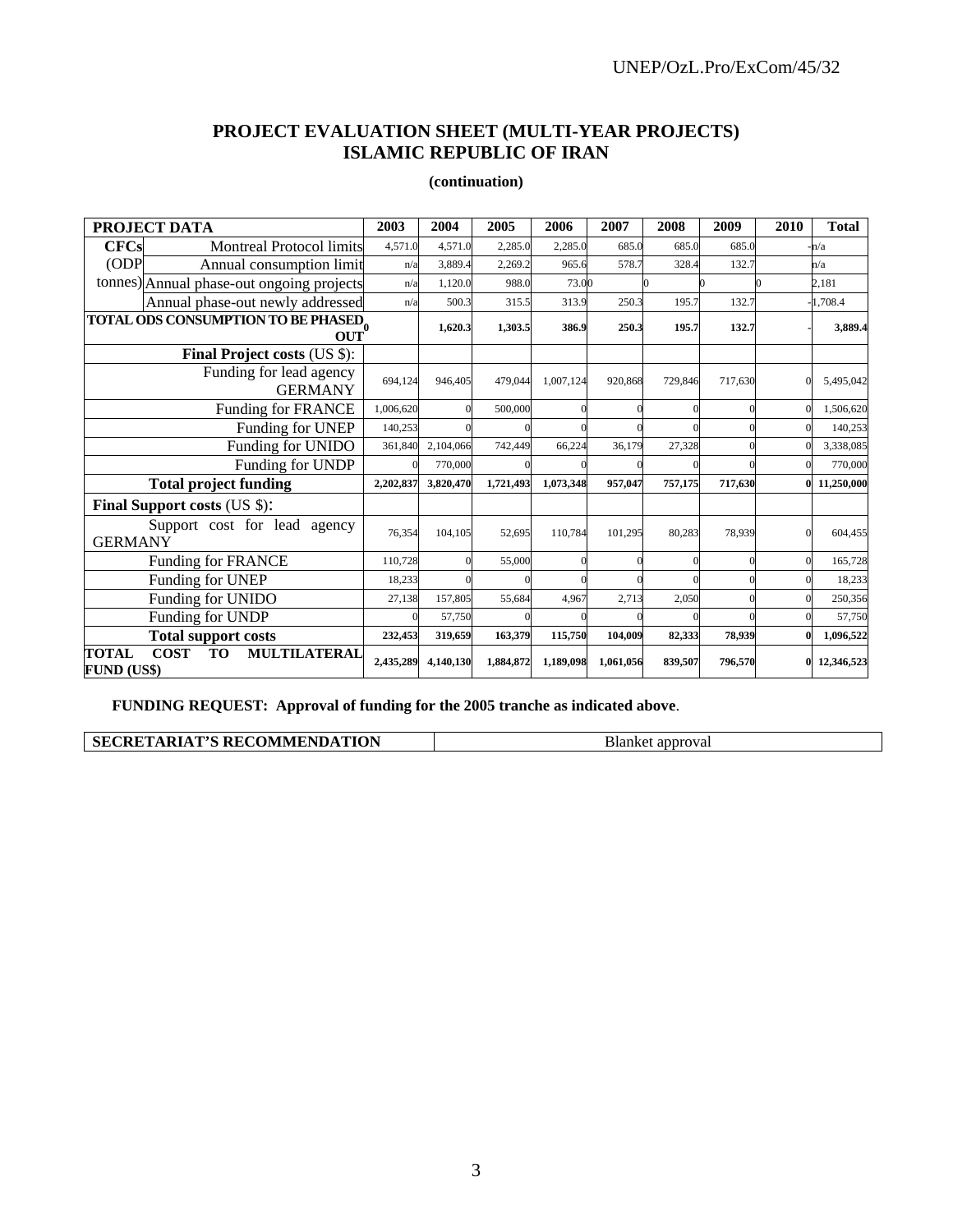### **PROJECT DESCRIPTION**

### **INTRODUCTION**

1. In December 2003, at its 41st Meeting, the Executive Committee approved in principle the National CFC Phase-out Plan (the Plan) for the Islamic Republic of Iran at a funding level of US \$11,250,000 (excluding agencies' support costs) as the total funds that would be available to the Government of the Islamic Republic of Iran to achieve its commitments for the complete phase-out of CFCs used in the manufacturing and servicing of refrigeration equipment, and in the foam, MAC and solvent sectors. The Executive Committee also approved funding of US \$2.2 Million for implementation of the first tranche by the Government of Germany, the Government of France, UNIDO and UNEP.

2. At its 42nd Meeting, the Executive committee approved the second tranche at the amount of US \$3,820,470 for the Government of Germany and UNIDO, and the 2004 Annual Implementation Programme.

3. The Government of Germany, as a lead agency in the implementation of the National CFC phase-out Plan in Iran, submitted a request for the third funding tranche amounting to US \$1,721,493 plus the corresponding support costs. The 2005 Annual Implementation Programme and the 2004 Progress Report were also submitted as part of the documentation.

4. The CFC consumption and reduction targets in Iran, which are part of the Agreement approved at the  $41<sup>st</sup>$  Meeting, are reproduced in the following table:

| Year                                                                 | 2001    | 2002    | $2003(*)$ | 2004    | 2005        | 2006    | 2007        | 2008  | 2009  | 2010    |
|----------------------------------------------------------------------|---------|---------|-----------|---------|-------------|---------|-------------|-------|-------|---------|
| 1. Compliance<br><b>Targets</b>                                      |         |         |           |         | CFC-<br>50% |         | CFC-<br>85% |       |       |         |
| 2. Max allowable<br>total consumption of<br>Annex A Group I          |         |         |           |         |             |         |             |       |       |         |
| substances<br>(ODP tonnes)                                           | 4,571.0 | 4,571.0 | 4,571.0   | 4,571.0 | 2,285.0     | 2,285.0 | 685.0       | 685.0 | 685.0 |         |
| 2-A. Max agreed                                                      |         |         |           |         |             |         |             |       |       |         |
| total consumption of                                                 |         |         |           |         |             |         |             |       |       |         |
| <b>Annex A Group I</b>                                               |         |         |           |         |             |         |             |       |       |         |
| substances                                                           |         |         |           |         |             |         |             |       |       |         |
| (ODP tonnes)                                                         | 4,156.5 | 4,005.4 | 3,889.4   | 3,889.4 | 2,269.2     | 965.6   | 578.7       | 328.4 | 132.7 | $0.0\,$ |
| 3. Reduction from                                                    |         |         |           |         |             |         |             |       |       |         |
| ongoing projects                                                     | 151.1   | 116.0   |           | 1,120.0 | 988.0       | 73.0    |             |       |       |         |
| 4. New reduction<br>under plan $(total)(**)$                         |         |         |           | 500.3   | 315.5       | 313.9   | 250.3       | 195.7 | 132.7 |         |
| 5. Total annual<br>reduction of Annex A<br><b>Group I</b> substances |         |         |           |         |             |         |             |       |       |         |
| (ODP tonnes)                                                         | 151.1   | 116.0   |           | 1,620.3 | 1,303.5     | 386.9   | 250.3       | 195.7 | 132.7 |         |

(\*) Estimated consumption figure

(\*\*) Completion of phase-out targets by end of year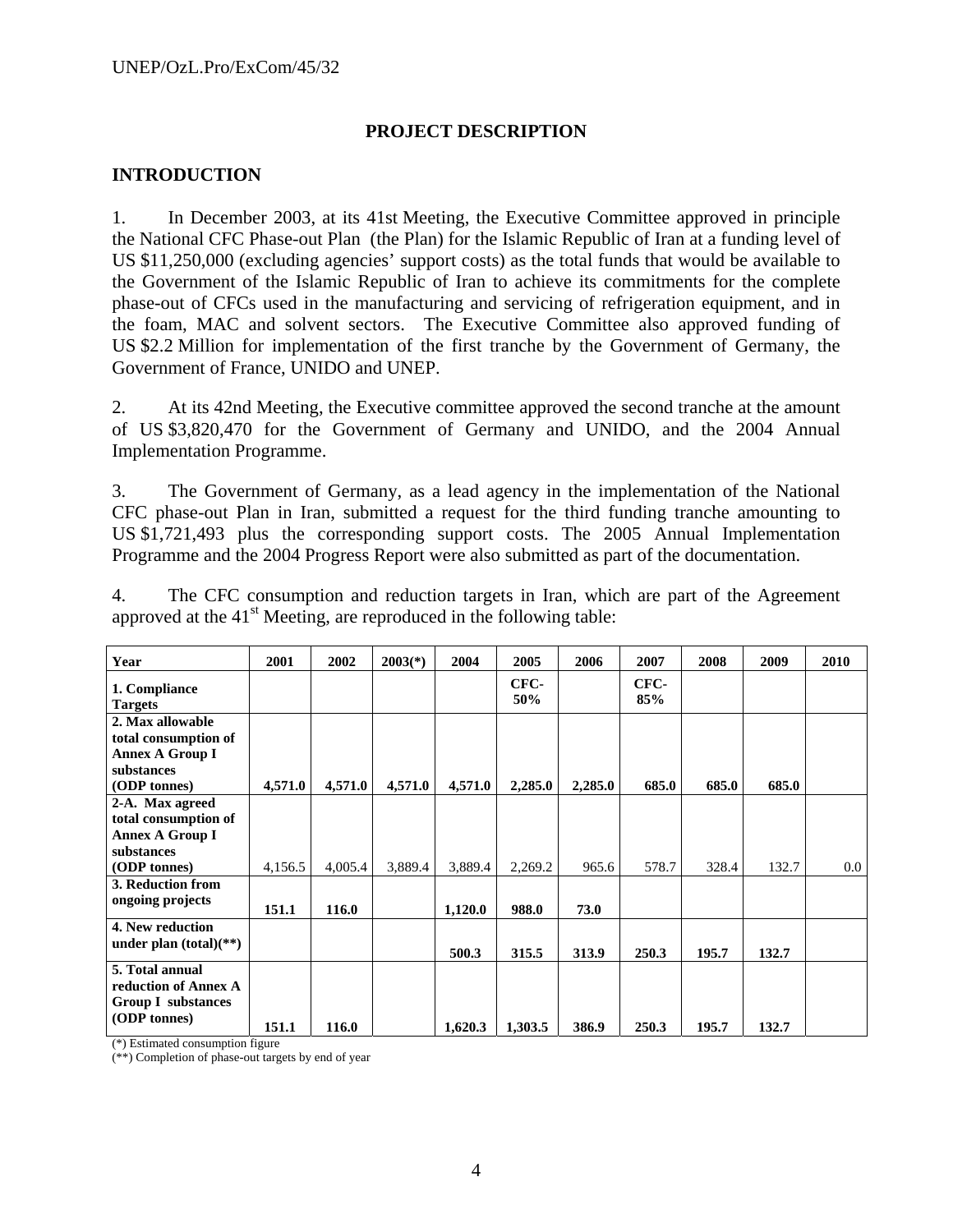# Progress report

5. The progress report covers the period from January 2004 to April 2005 and provided information on actual achievements during 2004 and those expected by April 2005. The first implementation phase initiated the completion of ongoing projects on a national level and the implementation of additional projects in order to meet the 2005 compliance target for Iran. The term reduction describes the amount of CFCs by which imports have been reduced compared to the preceding year. The annual implementation target for reduction measures refers only to the phase-out achieved through the implementation of investment projects. It does not include the effect of non-investment activities, such as training of service technicians, customs officials and enforcement of regulations, which might be also very effective in terms of consumption reduction.

6. At the time of approval of the Plan for Iran, the 2003 CFC consumption data was not available. The 2003 estimated consumption of 3,889.4 ODP tonnes was assumed as a starting point for the NPP in 2004.

7. In order to bridge the start-up time effectively, the NOU, together with implementing agencies, pressed for accelerated implementation of old ongoing projects. These efforts have led to outstanding success. During the time between the submission of the NPP and the end of the first implementation phase, a total of 1,327.0 ODP tonnes have been replaced with CFC-free technology in ongoing projects compared to a target of 1,210 ODP tonnes as laid down in the Agreement. Such a high completion rate will allow Iran to stay comfortably below the maximum consumption schedule for 2005 and meet the compliance target under the Montreal Protocol.

8. The progress of implementation of new projects has been hampered by some administrative requirements, such as authorization of procurement procedures by national bodies. Other difficulties arose from the tightened regulations regarding exports to the Islamic Republic of Iran in some of the supplier countries. The total 2004 reduction target from new phase-out activities is determined at 500.3 ODP tonnes in the Agreement. The reduction measures are planned to be completed within the 12-month period (Iranian financial year April to April). Outstanding projects, such as refrigeration manufacturing and RMP activities, will be completed in due course in 2005. In total, 375.9 ODP tonnes are expected to be phased out by April 2005.

9. Because the activities are planned to be implemented within 12 months, the phase-out target has to be divided between 2004 and 2005. Therefore, the phase-out of 297.5 ODP tonnes is assigned to 2004 and a remaining consumption of 202.8 from the total reduction target will be phased out only in 2005.

10. It should be mentioned here that these figures do not in fact reflect the phase-out currently resulting from the training completed in 2004 for customs officers, technicians in the domestic and commercial refrigeration and air-conditioning (AC) sector, and technicians in the mobile AC sector. The reduction attributed to reduced emissions due to better servicing practices might be important and will contribute to the achievement of the 2004 target.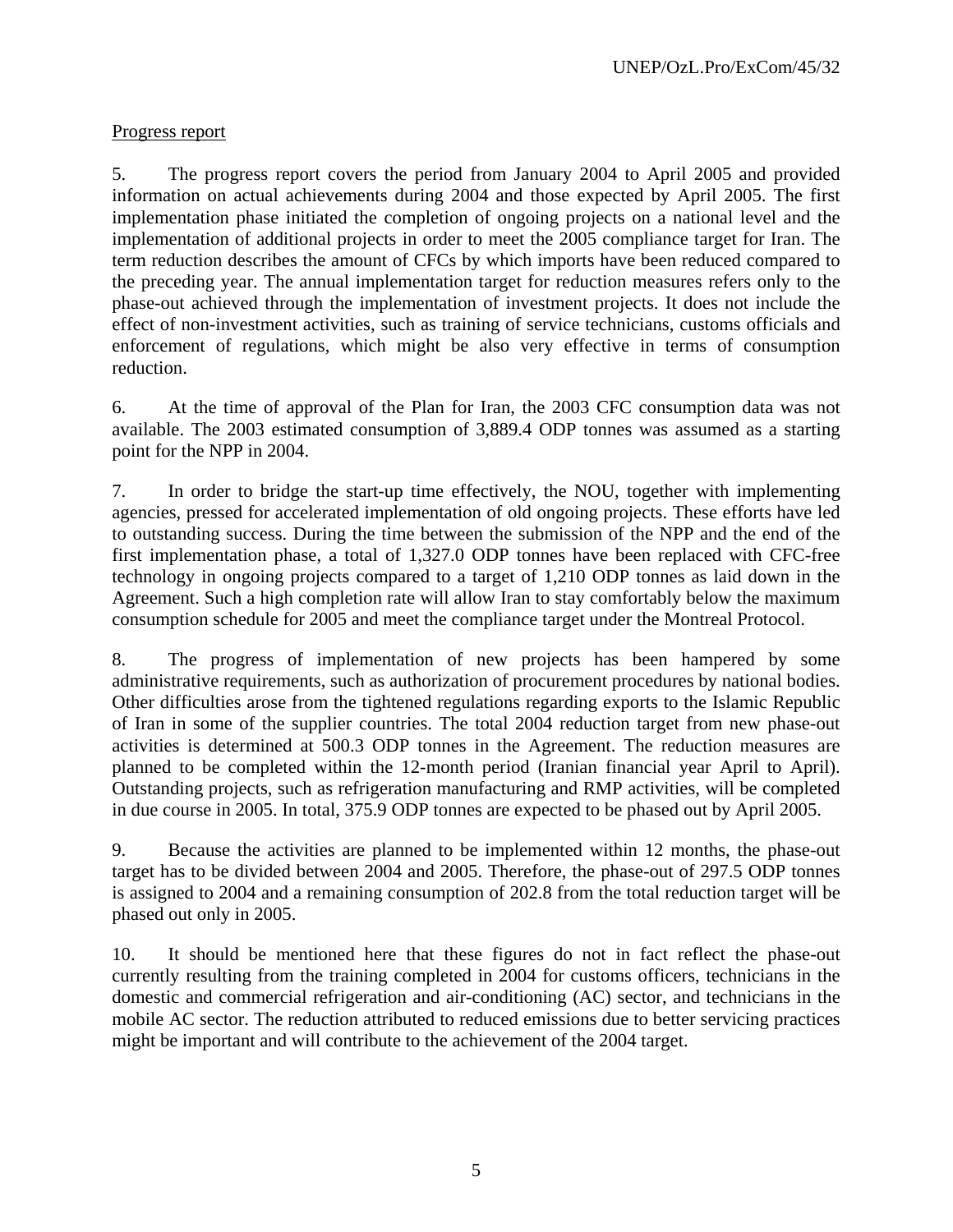11. The consolidated overview of the progress achieved (in ODP tonnes) is presented in the following table:

|                                                    | As        | per | Actual 04/05 |
|----------------------------------------------------|-----------|-----|--------------|
|                                                    | Agreement |     |              |
| Impact of implementation of on-going projects      | 1,120.0   |     | 1,327.0      |
| Impact of implementation of new reduction measures | 500.3     |     | 297.5        |
| Total CFC phase out targets/actual                 | 1,620.3   |     | .624.5       |

12. The progress report provides detailed information on the distribution of responsibilities among the implementing agencies involved, their progress and the financial status of ongoing activities.

13. The progress report indicates that a licensing system was set up, although it has not yet approved by all the necessary legislative bodies. The report provides the list of Government actions and their status of implementation.

### 2005 Annual Implementation Programme

14. The 2005 Programme presents planned activities to achieve targets established under the Agreement. Each activity is related to the associated reduction in CFC consumption, where applicable. The document contains the budget with allocations for proposed activities and the distribution of funds among the implementing agencies, indicating respective support costs. The 2005 Annual Implementation Programme is attached to this document.

## **SECRETARIAT'S COMMENTS AND RECOMMENDATION**

## **COMMENTS**

15. At the time of approval of the Plan for Iran, 2003 CFC consumption data was not available. Estimated 2003 consumption of 3,889.4 ODP tonnes was assumed as a starting point of the Plan in 2004. In 2004, the Government of Iran reported its 2003 CFC consumption at the level of 4,088.8 ODP tonnes, which is 199.4 ODP tonnes above maximum agreed consumption for 2004. The Secretariat sought an explanation from the Government of Germany on this issue. The Government of Germany clarified that the excess import of 199.4 ODP tonnes has been stockpiled by some importers because of their market expectations for the time after 2007. The CFC is not entering the market and the Government closely monitors the use of such stockpiles. Information on stockpiles is gathered from the customs and supplier reports, and will be compiled in a national inventory in order to manage residual demands that may exist in the servicing sector after 2009. After the final closure of imports in 2010, the management of stockpiles will help Iran deal with residual demands in the servicing and MDI sector and allow the country to strictly comply with its final phase-out obligations.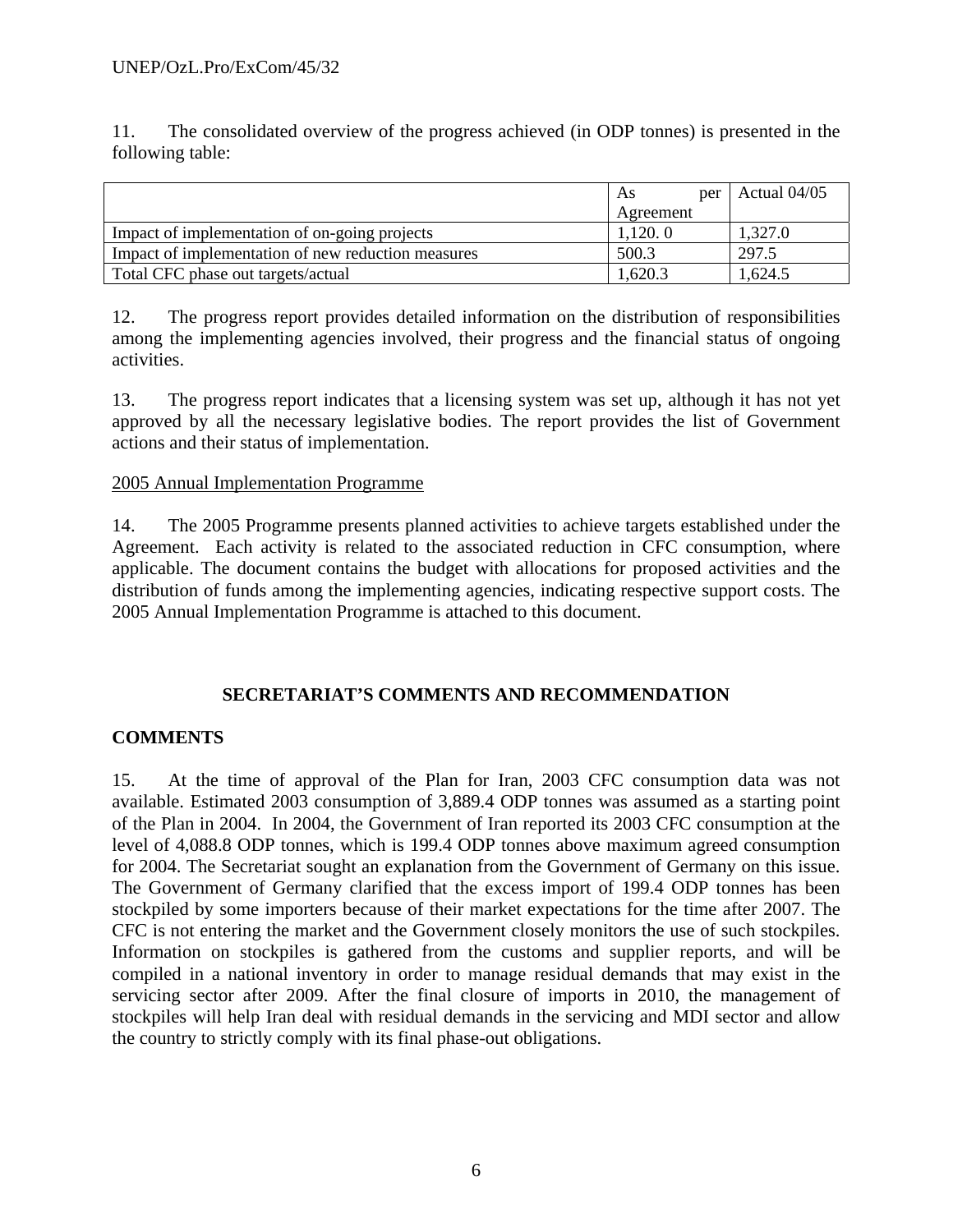16. The Secretariat commented on the system of accounting phase-out with one year of delay, which was used in the first version of the 2004 Progress Report and in the 2005 Implementation Programme. The Secretariat emphasized that reductions would be achieved in the year following the completion of projects Therefore, it is important for any shortfall in 2004 phase-out to be compensated through accelerated phase-out in 2005 in order to ensure compliance with the 2005 target. The Secretariat analyzed the progress in the implementation of activities in 2004 and planning targets for 2005 on a sector-by-sector basis and proposed specific revisions. The Government of Germany revised the proposal and devised a system of monitoring and accelerating implementation which will ensure the achievement of the 2005 target. The 2005 Annual Implementation Programme is attached to the present document in its revised form.

### **RECOMMENDATION**

17. The Fund Secretariat recommends blanket approval of the third tranche of the project with associated support costs at the funding levels shown in the table below:

|     | <b>Project Title</b>                                    | <b>Project</b><br><b>Funding</b> | <b>Support Cost</b><br>(US\$) | <b>Implementing</b><br>Agency |
|-----|---------------------------------------------------------|----------------------------------|-------------------------------|-------------------------------|
|     |                                                         | (US\$)                           |                               |                               |
| (a) | National CFC phase-out plan: 2005 annual implementation | 742,449                          | 55,684                        | <b>UNIDO</b>                  |
|     | programme                                               |                                  |                               |                               |
| (b) | National CFC phase-out plan: 2005 annual implementation | 500,000                          | 55,000                        | France                        |
|     | programme                                               |                                  |                               |                               |
| (c) | National CFC phase-out plan: 2005 annual implementation | 479,044                          | 52.695                        | Germany                       |
|     | programme                                               |                                  |                               |                               |

18. There are no funds to be disbursed to UNEP and UNDP during 2005 for this phase-out plan.

- - - -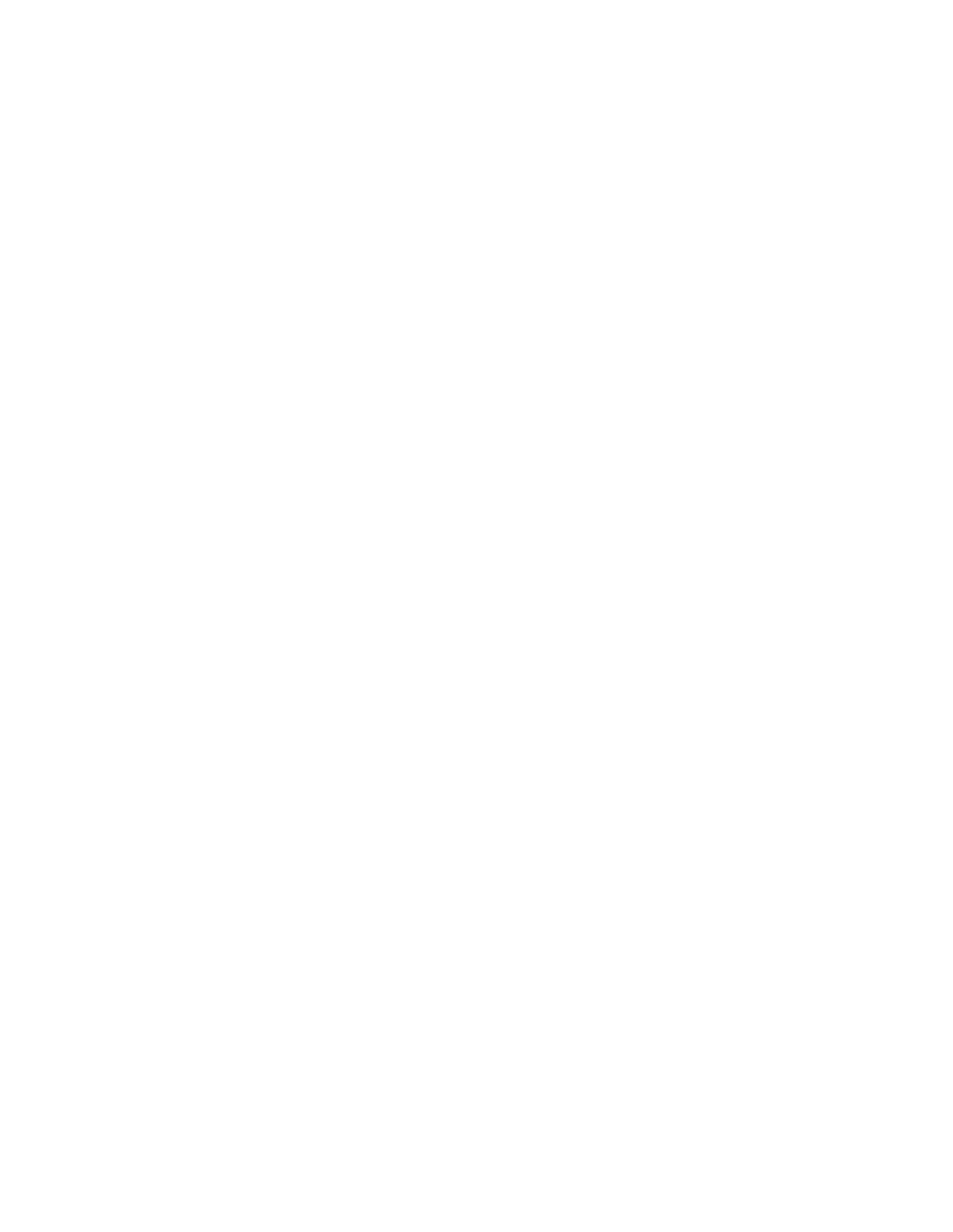

# **SECTION 2**

# **Second Annual Implementation Plan** of the National CFC phase Out Plan for 2005 for the Islamic Republic of Iran

3 rd tranche - 2005 Activities

The Department of Environment, Human Environment Affairs, Iran

prepared under assistance from the lead agency Deutsche Gesellschaft für Technische Zusammenarbeit (GTZ), financed by Federal Ministry For Economic Co-Operation And Development (BMZ), Germany

> and the co-operating agencies France, UNIDO, UNDP, UNEP

> > January 2005

PLAN TO BE SUBMITTED FOR THE 45<sup>th</sup> MEETING OF THE EXECUTIVE COMMITTEE OF THE MULTILATERAL FUND OF THE MONTREAL PROTOCOL

and a construction of

EXTRACT FROM:

I. R. of Iran National CFC Phase-out Plan -- Final Report on Implementation 2004/05. GTZ.  $32$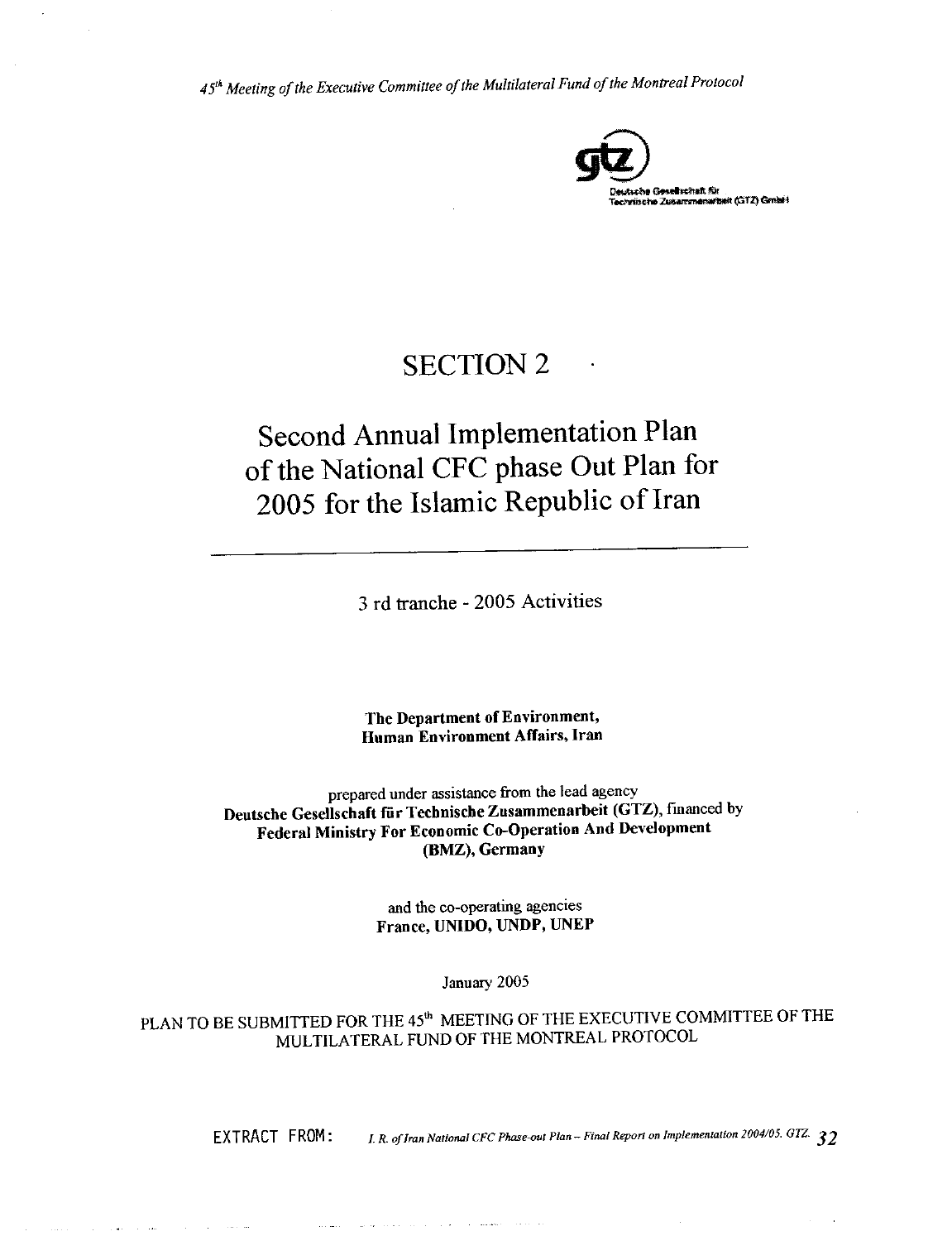# Section 2: 2nd ANNUAL IMPLEMENTATION PROGRAMME FOR 2005 (3rd tranche)

### **Introductory Remark**

The National Phase Out Plan had been approved at the 41st Meeting of the ExCom. A first tranche for preparatory activities had been approved in December 2003.

The first annual implementation of the I.R. Iran had been submitted to the first meeting in 2004. The presently submitted plan represents the third tranche and 2nd Annual Implementation Plan (2005).

The following tables refer to

#### **Table of Content**

| ANNEX 1 Revised implementation and compliance strategy for the year of plan |  |
|-----------------------------------------------------------------------------|--|
| ANNEY 2 List of old ongoing projects completed in 2004                      |  |

ANNEX 2 List of old ongoing projects completed

#### 1. Data

| Country                                              | Islamic Republic of Iran |
|------------------------------------------------------|--------------------------|
| Year of plan                                         | 2005                     |
| # of years completed                                 | $1*$                     |
| # of years remaining under the plan                  | 5                        |
| Target CFC Consumption of the Preceding Year         | 3,889.4                  |
| Target CFC Consumption of the Year of the Plan (YoP) | 2,269,2                  |
| Level of funding requested                           | 1,885,475                |
| Lead implementing agency                             | Germany (GTZ)            |

\* The plan started only in 2004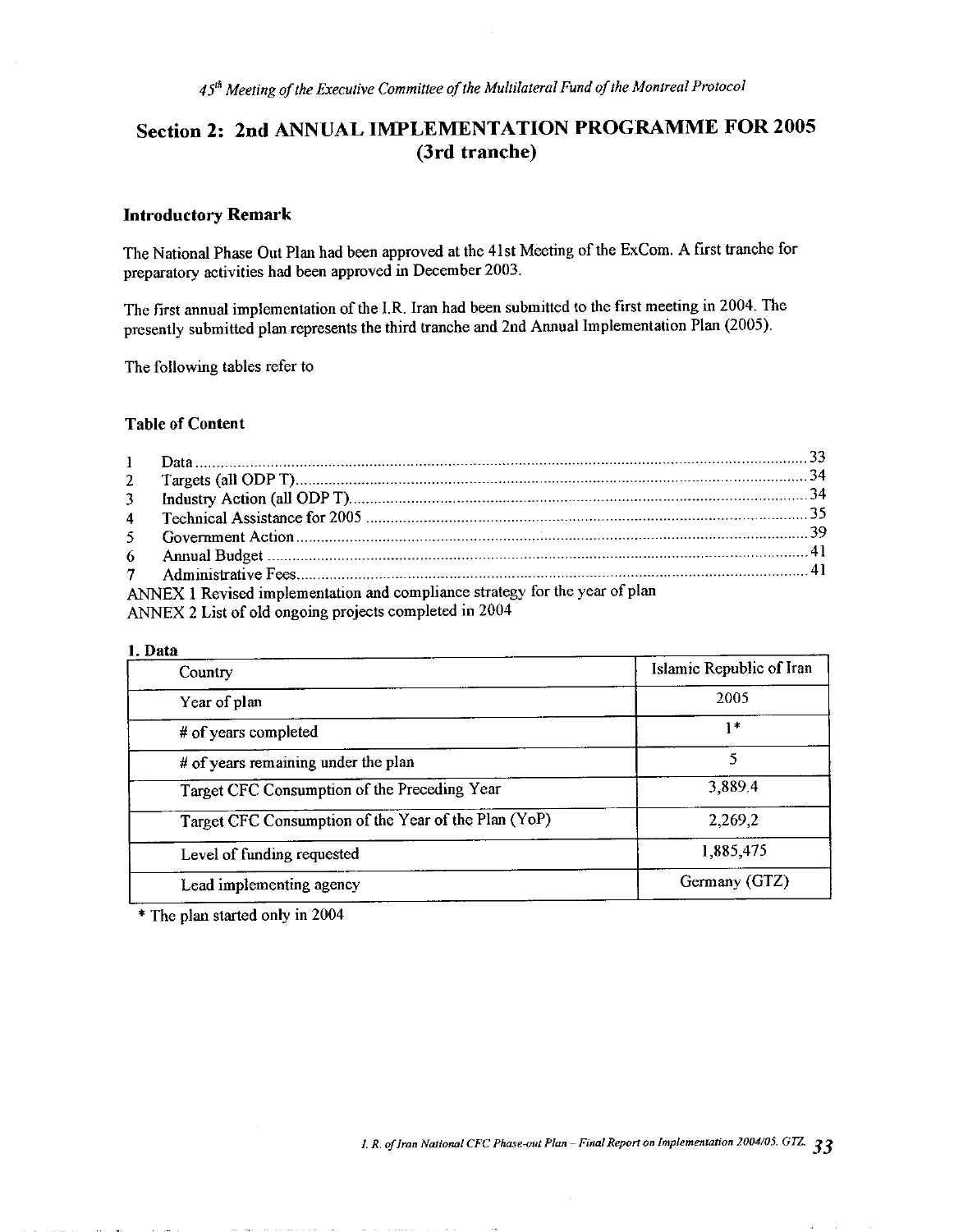# 2. Targets (all ODP T)

| <b>Indicators</b> |               | <b>Target Preceding</b><br>Year | <b>Year of Plan</b> | Reduction |  |
|-------------------|---------------|---------------------------------|---------------------|-----------|--|
|                   | <i>Import</i> | 3.889.4                         | 2,269.2             | 1,620.2   |  |
| Supply of ODS     | Total(1)      | 3,889.4                         | 2,269.2             | 1,620.2   |  |
|                   | Manufacturing | 2,989.9                         | 1,558.6             | 1,431.3   |  |
| Demand of ODS     | Servicing     | 899.5                           | 710.6               | 188.9     |  |
|                   | Stockpiling   |                                 |                     |           |  |
|                   | Total (2)     | 3,889.4                         | 2,269.1             | 1,620.3   |  |

# 3. Industry Action (all ODP T)

| Sector        | Consumption | Target           | Reduction     | Number of | Number                  | <b>CFC</b> |
|---------------|-------------|------------------|---------------|-----------|-------------------------|------------|
|               | Preceding   | Consumption      | within Year   | Projects  | οf                      | Phase-out  |
|               | Year $(1)$  | Year of Plan     | of Plan       | Completed | Servicing               | <b>ODP</b> |
|               |             | $(2)^*$          | $(1) - (2)$   |           | Related                 | tonnes     |
|               |             |                  |               |           | Activities              |            |
|               |             |                  | Manufacturing |           |                         |            |
| Aerosol       | $\theta$    | $\boldsymbol{0}$ | 0.0           | N/A       |                         | N/A        |
| Foam          | 1,890.0     | 1,274.1          | 615.9         | 21        |                         | 615.9      |
| Refrigeration | 1,090.4     | 284.5            | 805.9         | 129       |                         | 805.9      |
| Solvents      | 9.6         | 0.0              | 9.6           | N/A       |                         | N/A        |
| Other         | $\bf{0}$    | $\theta$         | 0.0           | N/A       |                         | N/A        |
| Total         | 2,990.0     | 1,558.6          | 1,431.4       | 150       |                         | 1.431.4    |
| Servicing     |             |                  |               |           |                         |            |
| Refrigeration | 899.4       | 710.6            | 188.8         | N/A       | $\overline{\mathbf{4}}$ | 188.8      |
| Total         | 899.4       | 710.6            | 188.8         | N/A       | 4                       | 188.8      |
| Grand total   | 3,889.4     | 2,269.2          | 1,620.2       | N/A       | 4                       | 1,620.2    |

\* this consumption will be the baseline for the Implementation Plan 2005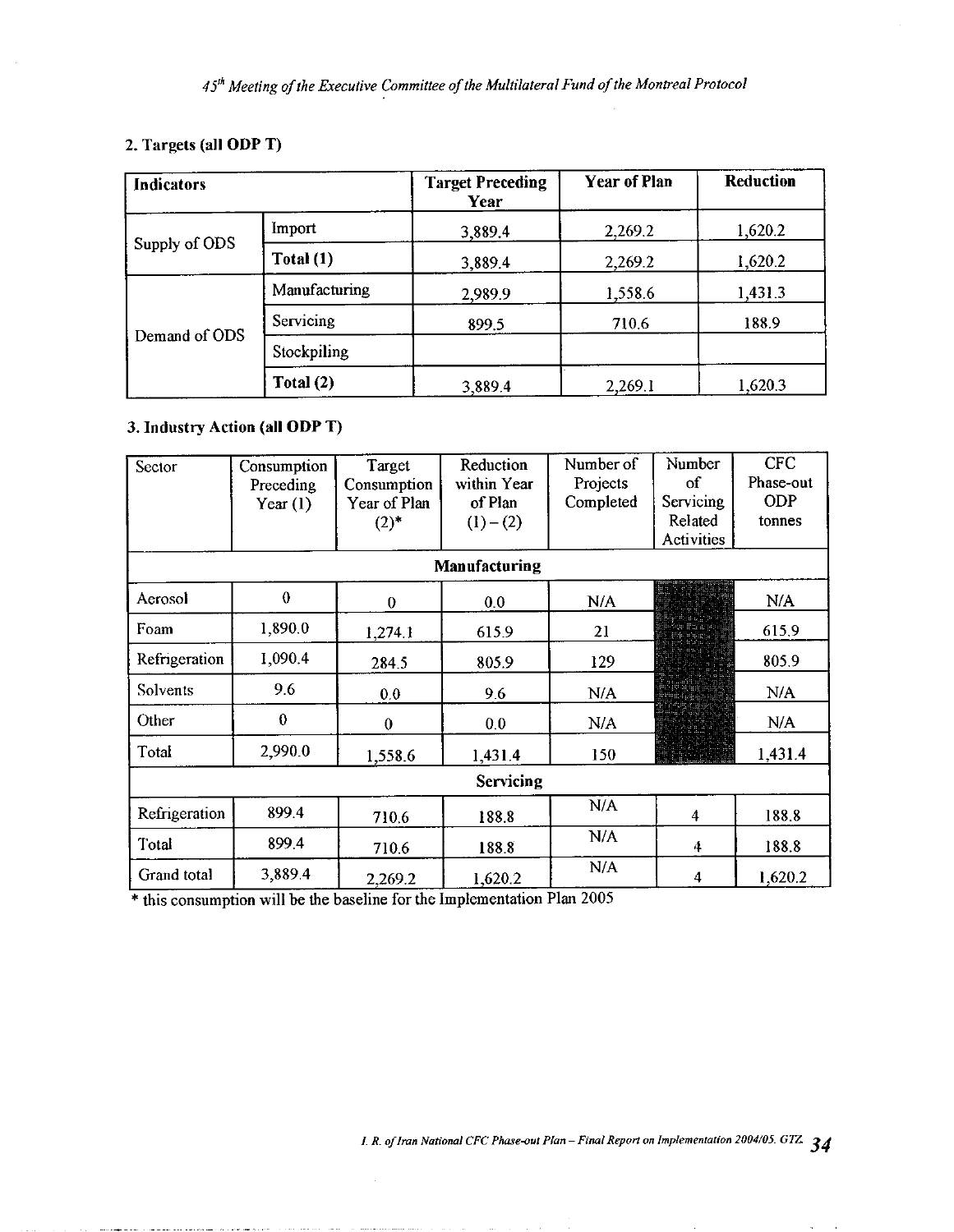# 4. Technical Assistance for 2005

 $\Delta\omega/\Delta\omega=1.5$  and

and a state

| 4.1 Proposed Activity:                        | Continuation of assistance for market based conversion of CFC<br>113 as solvents for the use as cleaning agent.                           |  |  |  |
|-----------------------------------------------|-------------------------------------------------------------------------------------------------------------------------------------------|--|--|--|
|                                               | Strategy developement and implementation to be continued in 2005.                                                                         |  |  |  |
| Objective:                                    | Phase out the use 113 as cleaning spray                                                                                                   |  |  |  |
| <b>Target Group:</b>                          | Spray can manufacturers                                                                                                                   |  |  |  |
|                                               | 9,6 ODP T<br>Funding preceding years                                                                                                      |  |  |  |
| <b>Implementation Schedule</b>                | 9,6 ODP T<br>Remaining implementation                                                                                                     |  |  |  |
| (Annual ODP value of                          | ODP T<br>New funding year of plan                                                                                                         |  |  |  |
| reduction measures)                           | Under implementation YoP<br>9,6 ODP T                                                                                                     |  |  |  |
| 4.2 Proposed Activity:                        | Continuation of investment projects in the foam sector.                                                                                   |  |  |  |
|                                               | The conversion of the first enterprises with an expected impact of                                                                        |  |  |  |
|                                               | 110.8 ODP T is under finalisation. In 2005 it is planned to phase out                                                                     |  |  |  |
|                                               | CFCs in enterprises in various foam sub sectors. This year large                                                                          |  |  |  |
|                                               | enterprises in the rigid and flexible foam sector, doing panel and                                                                        |  |  |  |
|                                               | insulation foams, will be converted. The enterprises will be selected                                                                     |  |  |  |
|                                               | on the basis of their commitment and ability to rapidly convert and                                                                       |  |  |  |
|                                               | phase out CFC.                                                                                                                            |  |  |  |
| Objective:                                    | Phase out of the use CFC as blowing agent in the manufacture of                                                                           |  |  |  |
|                                               | flexible and rigid foams.                                                                                                                 |  |  |  |
| <b>Target Group:</b>                          | Manufacturers of flexible and rigid PU foams<br>110,8 ODP T                                                                               |  |  |  |
|                                               | Funding preceding years<br>36,7 ODP T                                                                                                     |  |  |  |
| <b>Implementation Schedule</b>                | Remaining implementation<br>108,7 ODP T                                                                                                   |  |  |  |
| (Annual ODP value of                          | New funding year of plan                                                                                                                  |  |  |  |
| reduction measures)<br>4.3 Proposed Activity: | 145.4 ODP T<br>Under implementation YoP                                                                                                   |  |  |  |
|                                               | Conversion of enterprises in the refrigeration manufacturing                                                                              |  |  |  |
|                                               | sector with an expected impact of 56 OODP T is under finalisation.<br>Based on the results of the bidding process, purchase order will be |  |  |  |
|                                               | issued by end February 2005 for the low-pressure foaming                                                                                  |  |  |  |
|                                               | machines, with estimated delivery of May 2005. The beneficiary                                                                            |  |  |  |
|                                               | enterprises, in cooperation with the Ozone Office and UNDP, will                                                                          |  |  |  |
|                                               | undertake the necessary civil works to enable equipment suppliers                                                                         |  |  |  |
|                                               | to conduct installation, trail run and commissioning of the                                                                               |  |  |  |
|                                               | equipment during June 2005. It is expected that commissioning and                                                                         |  |  |  |
|                                               | subsequent destruction of baseline equipment will take place during                                                                       |  |  |  |
|                                               | June - September 2005, with the aim that ODS consumption at                                                                               |  |  |  |
|                                               | these 25 enterprises will be completely phased out by September                                                                           |  |  |  |
|                                               | 2005. It is expected that the \$770,000 will be fully disbursed by                                                                        |  |  |  |
|                                               | end of 2005.                                                                                                                              |  |  |  |

*I. R. of Iran National CFC Phase-out Plan – Final Report on Implementation 2004/05. GTZ*  $35$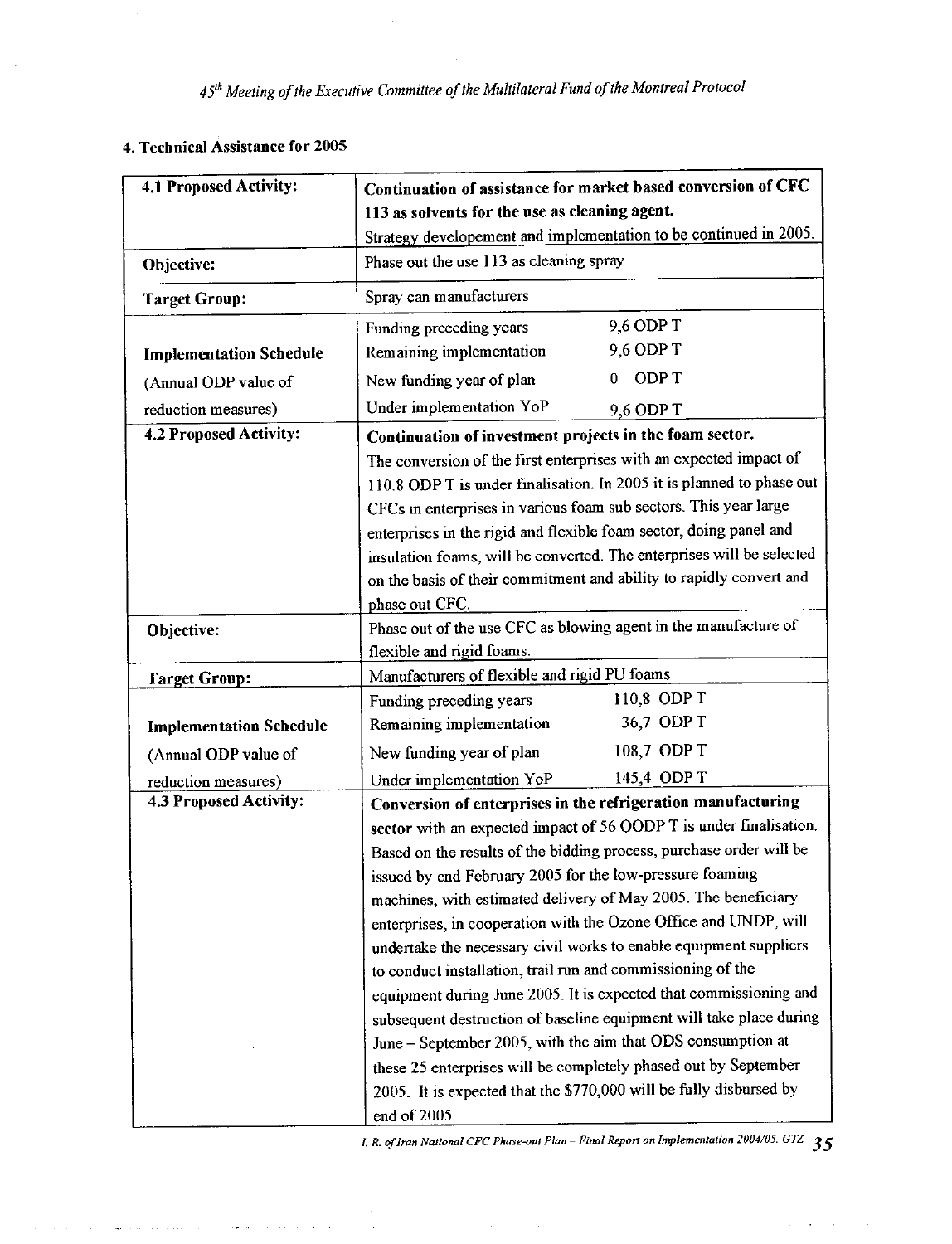| Objective:                     | Phase Out of CFC in the refrigeration manufacturing sector            |                   |  |  |
|--------------------------------|-----------------------------------------------------------------------|-------------------|--|--|
| <b>Target Group:</b>           | Manufacturer of domestic and commercial refrigeration                 |                   |  |  |
|                                | equipment                                                             |                   |  |  |
|                                | Funding preceding years                                               | 56.0 ODP T        |  |  |
| <b>Implementation Schedule</b> | Remaining implementation                                              | 42.0 ODPT         |  |  |
| (Annual ODP value of           | New funding year of plan                                              | ODP T<br>$\Omega$ |  |  |
| reduction measures)            | Under implementation YoP                                              | 42.0 ODP T        |  |  |
| 4.4 Proposed Activity:         | Conversion of enterprises in the refrigeration assembly sector        |                   |  |  |
|                                | with an expected impact of 135 ODP T is under finalisation.           |                   |  |  |
|                                | Equipment has been already delivered and installed. Technical         |                   |  |  |
|                                | assistance to small assemblers will be maintained in 2005 in order    |                   |  |  |
|                                | to sustain their converted production. Activity is to be finalised by |                   |  |  |
| Objective:                     | Phase out CFCs in the refrigeration assembly sector                   |                   |  |  |
| <b>Target Group:</b>           | Small enterprises assembling commercial refrigeration systems         |                   |  |  |
|                                | Funding preceding years                                               | 135.0 ODP T       |  |  |
| <b>Implementation Schedule</b> | Remaining implementation                                              | 67,5 ODP T        |  |  |
| (Annual ODP value of           | New funding year of plan                                              | ODP T             |  |  |
| reduction measures)            | Under implementation YoP                                              | 67,5 ODP T        |  |  |
| 4.5 Proposed Activity:         | The equipping of large consuming MAC enterprises with R&R             |                   |  |  |
|                                | machines is under finalisation with an expected impact of 59.4 ODP    |                   |  |  |
|                                | T. In 2005 Investment support for R&R equipment in the MAC            |                   |  |  |
|                                | sector will be extended to a larger number of companies with an       |                   |  |  |
|                                | expected impact of 91.4 ODP T.                                        |                   |  |  |
| Objective:                     | Reduce the demand for virgin CFCs through R&R during service          |                   |  |  |
|                                | and repair of MAC systems                                             |                   |  |  |
| <b>Target Group:</b>           | MAC service workshops                                                 |                   |  |  |
|                                | Funding preceding years                                               | 59.4 ODP T        |  |  |
| <b>Implementation Schedule</b> | Remaining implementation                                              | 14.9 ODP T        |  |  |
| (Annual ODP value of           | New funding year of plan                                              | 91.4 ODPT         |  |  |
| reduction measures)            | Under implementation YoP                                              | 106.3 ODP T       |  |  |
| 4.6 Proposed Activity:         | Continuation of Training and Technical assistance in the MAC          |                   |  |  |
|                                | sector.                                                               |                   |  |  |
|                                | The project will train technicians in the MAC service sector in the   |                   |  |  |
|                                | application of CFC conserving and best practices in the fields of     |                   |  |  |
|                                | better hermetisation, leakage detection, storage, handling, charging, |                   |  |  |
|                                | R&R and retrofit.                                                     |                   |  |  |
| Objective:                     | Eliminate the excessive use and losses during maintenance, repair     |                   |  |  |
|                                | and operation of MAC systems                                          |                   |  |  |
| <b>Target Group:</b>           | Technicians doing service and repair for MAC systems                  |                   |  |  |

 $\mathcal{L}^{\mathcal{L}}(\mathcal{L}^{\mathcal{L}}(\mathcal{L}^{\mathcal{L}}(\mathcal{L}^{\mathcal{L}}(\mathcal{L}^{\mathcal{L}}(\mathcal{L}^{\mathcal{L}}(\mathcal{L}^{\mathcal{L}}(\mathcal{L}^{\mathcal{L}}(\mathcal{L}^{\mathcal{L}}(\mathcal{L}^{\mathcal{L}}(\mathcal{L}^{\mathcal{L}}(\mathcal{L}^{\mathcal{L}}(\mathcal{L}^{\mathcal{L}}(\mathcal{L}^{\mathcal{L}}(\mathcal{L}^{\mathcal{L}}(\mathcal{L}^{\mathcal{L}}(\mathcal{L}^{\mathcal{L$ 

 $\epsilon_{\rm{eff}}$  .

 $\sim$   $\sim$ 

 $\sim$   $\sim$ 

 $\epsilon\rightarrow -\epsilon$ 

 $\bar{\beta}$ 

I. R. of Iran National CFC Phase-out Plan – Final Report on Implementation 2004/05. GTZ.  $\,36$ 

 $\Delta \phi = \Delta \phi = -\Delta \phi$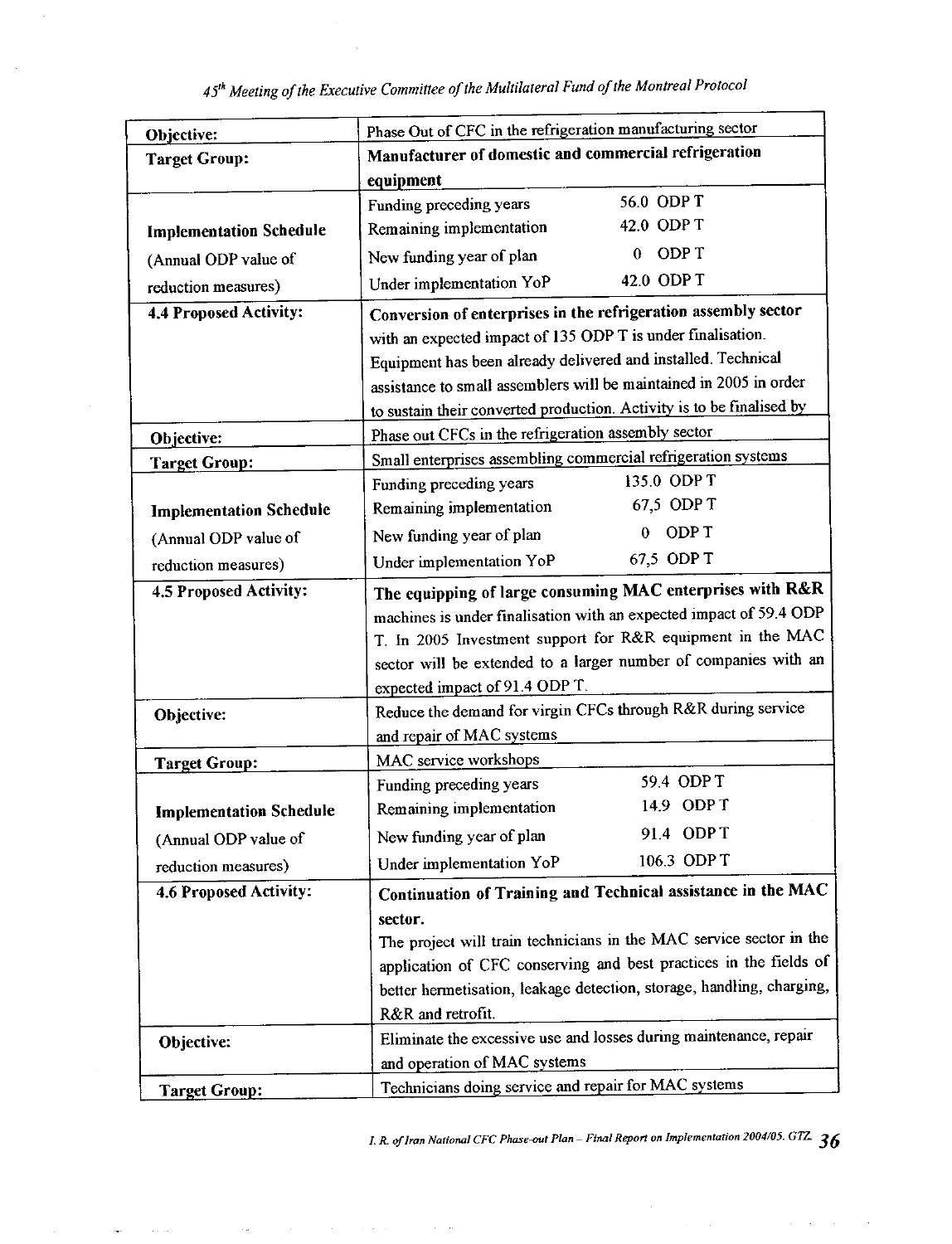| <b>ODP</b> value of reduction       | covered under MAC R&R component                                       |  |  |  |
|-------------------------------------|-----------------------------------------------------------------------|--|--|--|
| measure<br>4.7 Proposed Activity:   | Continuation of the Domestic & Commercial Refrigeration               |  |  |  |
|                                     | R&R project.                                                          |  |  |  |
|                                     | The equipping of large consuming enterprises with R&R machines        |  |  |  |
|                                     | is under finalisation with an expected impact of 129.5 ODP T. In      |  |  |  |
|                                     | 2005 a larger number of new service enterprises will receive R&R      |  |  |  |
|                                     | equipment in order to effectively recover and reuse CFCs during       |  |  |  |
|                                     | service and repair                                                    |  |  |  |
| Objective:                          | Reduce the demand for virgin CFCs through R&R during service          |  |  |  |
|                                     | and repair                                                            |  |  |  |
| <b>Target Group:</b>                | Enterprises doing service and repair for domestic & commercial        |  |  |  |
|                                     | refrigeration equipment                                               |  |  |  |
|                                     | 129.4 ODP T<br>Funding preceding years                                |  |  |  |
| <b>Implementation Schedule</b>      | 43.2 ODP T<br>Remaining implementation                                |  |  |  |
| (Annual ODP value of                | 115.5 ODP T<br>New funding year of plan                               |  |  |  |
| reduction measures)                 | 158.7 ODP T<br>Under implementation YoP                               |  |  |  |
| <b>4.8 Proposed Activity:</b>       | Continuation of the Domestic & Commercial Refrigeration -             |  |  |  |
|                                     | Technician Training Project. The project will continue to train       |  |  |  |
|                                     | technicians in the domestic and commercial refrigeration service      |  |  |  |
|                                     | sector in the application of CFC conserving and best practices in the |  |  |  |
|                                     | fields of better hermetisation, leakage detection, storage, handling, |  |  |  |
|                                     | charging, R&R and retrofit.                                           |  |  |  |
| Objective:                          | Eliminate the excessive use and losses during maintenance and         |  |  |  |
|                                     | operation of refrigeration equipment                                  |  |  |  |
| <b>Target Group:</b>                | Technicians doing service and repair for domestic & commercial        |  |  |  |
|                                     | refrigeration equipment                                               |  |  |  |
| <b>ODP</b> value of reduction       | covered under the R&R component                                       |  |  |  |
| measure:                            |                                                                       |  |  |  |
| 4.9 Proposed Activity:              | Continuation of Training of custom officers in ODS Control            |  |  |  |
|                                     | and monitoring                                                        |  |  |  |
|                                     | is continued throughout the country is going to be completed in       |  |  |  |
|                                     | 2005.                                                                 |  |  |  |
| Objective:                          | Control ODS imports and eliminate illegal imports                     |  |  |  |
| <b>Target Group:</b>                | Customs officer and trainers                                          |  |  |  |
| <b>ODP</b> value of reduction       | n.A.                                                                  |  |  |  |
| measure:<br>4.10 Proposed Activity: | Establishment of a CFC import control enforcement Unit                |  |  |  |
|                                     | The enforcement unit will be operational from early 2005 onwards      |  |  |  |
|                                     | Effective control CFC Import and Trade through legislation and        |  |  |  |
| Objective:                          | regulatory systems                                                    |  |  |  |
|                                     |                                                                       |  |  |  |

المتاريخ والمتار القاوا والمقور المتاري

I. R. of Iran National CFC Phase-out Plan - Final Report on Implementation 2004/05. GTZ.  $37$ 

l,  $\mathbf{r}$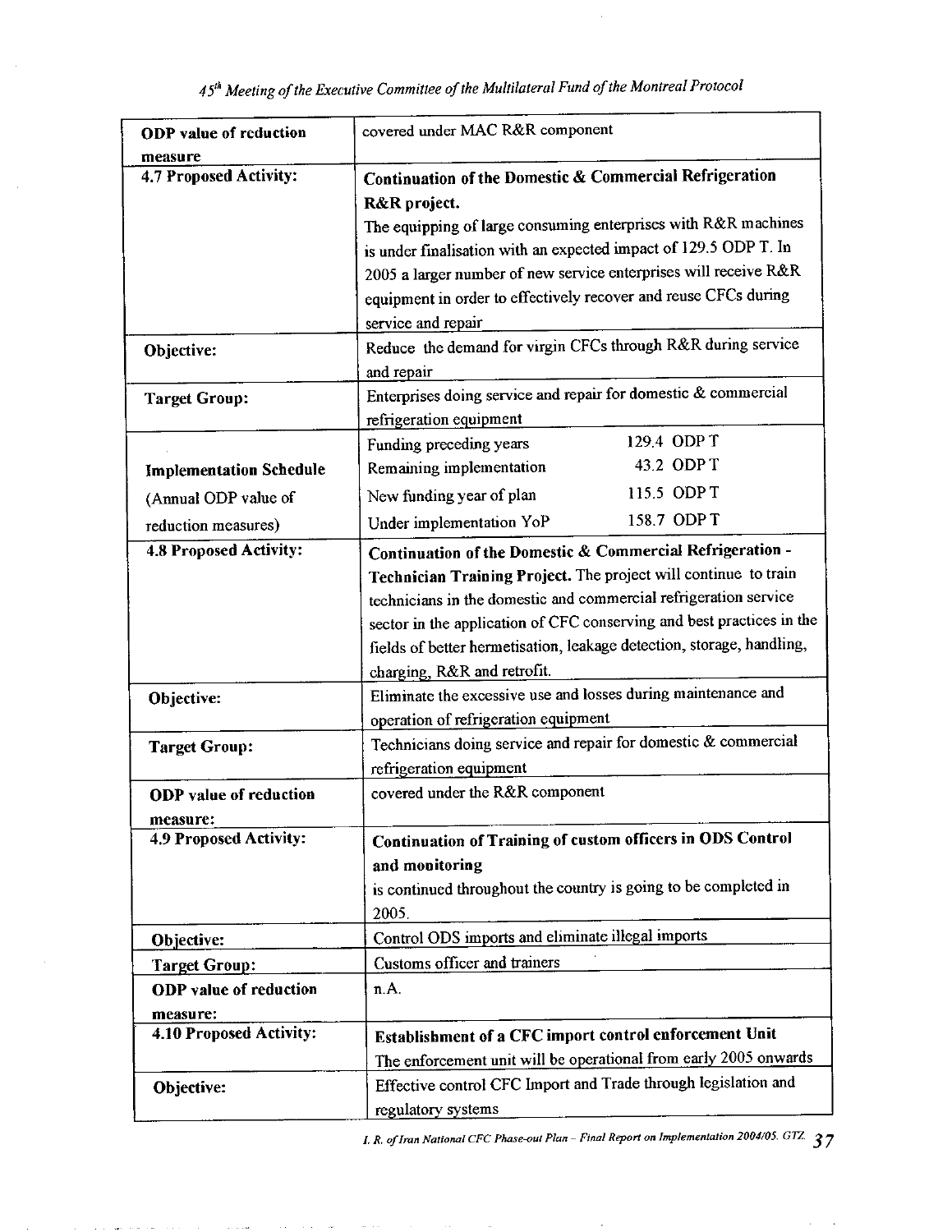| <b>Target Group:</b>          | Officials in environment, customs, finance, commerce and others         |  |  |  |  |
|-------------------------------|-------------------------------------------------------------------------|--|--|--|--|
|                               | related                                                                 |  |  |  |  |
| <b>ODP</b> value of reduction | n. A.                                                                   |  |  |  |  |
| measure:                      |                                                                         |  |  |  |  |
| 4.11 Proposed Activity:       | Implementation<br>$\pmb{\&}$<br>Project<br>Assistance for<br>Awareness, |  |  |  |  |
|                               | <b>Monitoring Unit</b>                                                  |  |  |  |  |
|                               |                                                                         |  |  |  |  |
|                               | Further operationalisation of the Implementation and Monitoring         |  |  |  |  |
|                               | Facility. The National Project Manager will continue to employ          |  |  |  |  |
|                               | national technical experts in early 2005 onwards to monitor             |  |  |  |  |
|                               | completed ongoing projects and newly implemented projects               |  |  |  |  |
|                               | following the first year implementation plan. The Monitoring unit       |  |  |  |  |
|                               | will finalise the integration of data resources from various            |  |  |  |  |
|                               | stakeholders and build an accessible infrastructure for data            |  |  |  |  |
|                               | processing and networking.                                              |  |  |  |  |
|                               |                                                                         |  |  |  |  |
|                               | Independent verification of import data is going to be carried as       |  |  |  |  |
|                               | soon as information is received in 2005 from customs offices            |  |  |  |  |
|                               | and will be submitted with the implementation plan 2006.                |  |  |  |  |
|                               |                                                                         |  |  |  |  |
|                               | Verification of individual enterprises will also be sampled and         |  |  |  |  |
|                               | provided to the ExCom as additional information to support              |  |  |  |  |
|                               | findings on consumption data. A decentral network with the              |  |  |  |  |
|                               | regional ozone cells and sampling procedures for monitoring             |  |  |  |  |
|                               | province based enterprises will be established in 2005.                 |  |  |  |  |
|                               |                                                                         |  |  |  |  |
|                               | PR with stakeholders and target groups will be continued. The           |  |  |  |  |
|                               | communication strategy is going to implemented and developed            |  |  |  |  |
|                               | materials are to be produced and distributed in 2005. Government        |  |  |  |  |
|                               | actions will be supported.                                              |  |  |  |  |
|                               |                                                                         |  |  |  |  |
|                               | Implementation and progress of activities and accomplishment of         |  |  |  |  |
|                               | annual targets will be closely followed up.                             |  |  |  |  |
| Objective:                    | Continue effective coordination and process management to verify        |  |  |  |  |
|                               | and enhance compliance of all activities with the NPP targets           |  |  |  |  |
| <b>Target Group:</b>          | NOU and other government bodies, enterprises, sector stakeholders       |  |  |  |  |
|                               | and public                                                              |  |  |  |  |
| <b>ODP</b> value of reduction | n.A.                                                                    |  |  |  |  |
| measure:                      |                                                                         |  |  |  |  |

 $\mathbb{Z}^2$ 

 $\ldots$ 

 $\langle \hat{z}_i \rangle$  and  $\hat{z}_j$ 

I. R. of Iran National CFC Phase-out Plan - Final Report on Implementation 2004/05. GTZ  $38$ 

 $\bar{1}$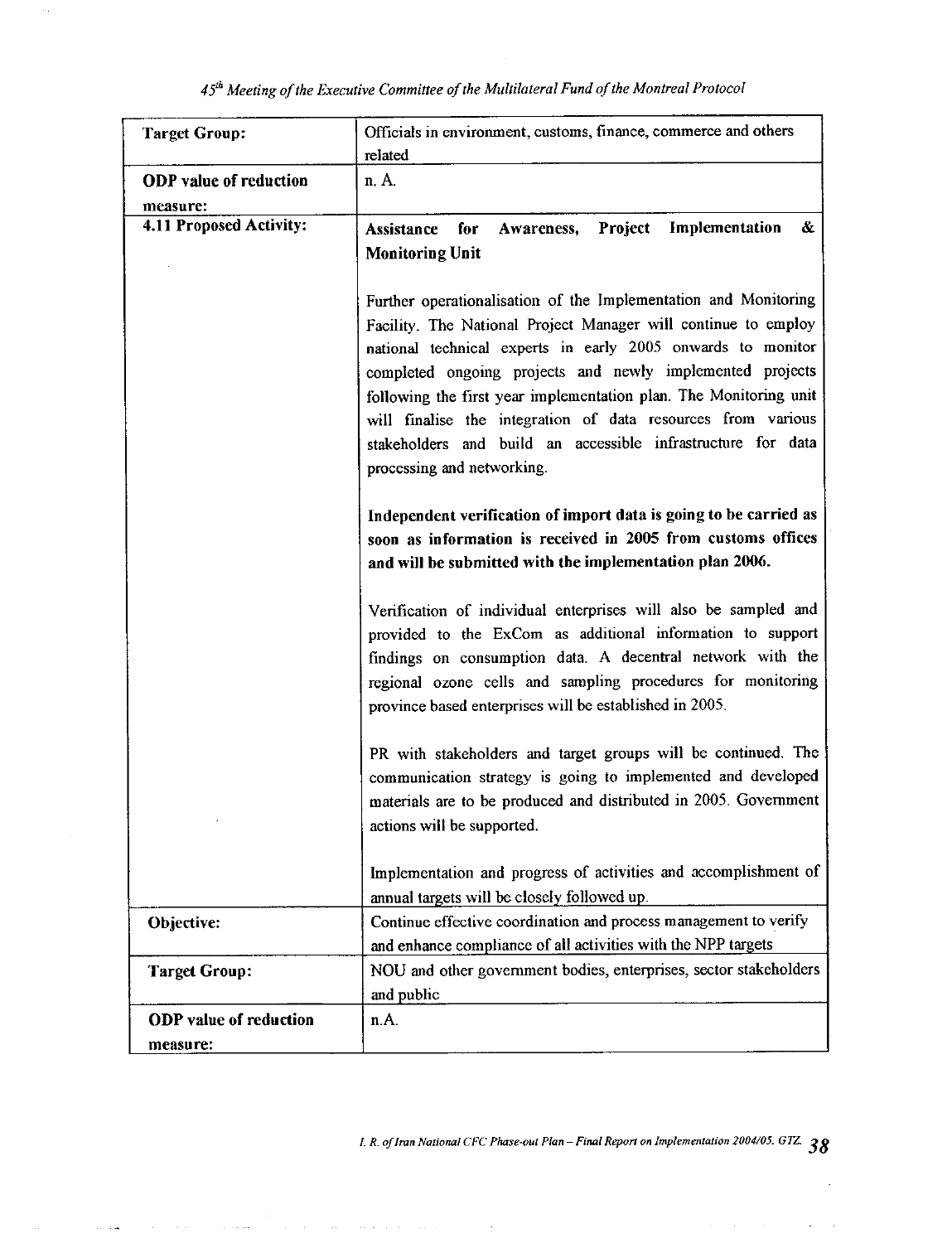### 5. Government Action

 $\mathcal{L}(\mathcal{A})$  and  $\mathcal{L}(\mathcal{A})$ 

 $\hat{A}$  , where  $\hat{A}$ 

 $\hat{L}$  and

 $\mathcal{A}^{\mathcal{A}}$ 

 $\langle \hat{z}_i, \hat{z}_j \rangle$  , and  $\hat{z}_i$  , and  $\hat{z}_j$ 

| <b>Policy/Activity Planned</b>                                                                                                                                                                                                                                                                                                                                                                                                                                                                                                                                                                                                   | <b>Schedule of Implementation</b>           |  |
|----------------------------------------------------------------------------------------------------------------------------------------------------------------------------------------------------------------------------------------------------------------------------------------------------------------------------------------------------------------------------------------------------------------------------------------------------------------------------------------------------------------------------------------------------------------------------------------------------------------------------------|---------------------------------------------|--|
| (a) Policy Decisions & Regulatory Actions:                                                                                                                                                                                                                                                                                                                                                                                                                                                                                                                                                                                       |                                             |  |
| To review and amend all the licensing system related to the imports<br>of Annex A Group I CFCs, revision of the CFC-12 import quota<br>allocation system so as to safeguard the availability of CFC-12<br>according to the permitted import levels, to provide adequate<br>distribution of the quotas between major importers, and to permit<br>transfers of unused quotas from one authorised importer to another.                                                                                                                                                                                                              | Implementation continued in<br>2005         |  |
| To review and amend all the existing legislation related to the<br>imports, and uses, of Annex A Group I CFCs, as pure substance, and<br>in mixtures (including CFC-11/Polyol pre-mixes), to be consistent<br>with the NPP, and to guarantee compliance with the maximum<br>permitted consumption levels as defined in the Agreement with the<br>MLF ExCom related to the NPOP.                                                                                                                                                                                                                                                  | Implementation continued in<br>2005         |  |
| To include in the review and amendment CFC-11 import quotas to<br>guarantee a supply for the service of CFC-11 based chillers in the<br>central air-conditioning and industrial refrigeration sectors, up to<br>and including the year 2009.                                                                                                                                                                                                                                                                                                                                                                                     | Implementation continued in<br>2005         |  |
| To include in the review and amendment of all the existing<br>legislation related to the use of Annex A Group I CFCs in the foam<br>and refrigeration manufacturing and introduce a timeline for a ban<br>on the use of CFC-11 and CFC-12 as foam blowing agents in all<br>foam manufacturing that are not registered under the NPP scheme.                                                                                                                                                                                                                                                                                      | Implementation in 2005                      |  |
| To include in the review and amendment of all the existing<br>legislation related to the imports of Annex A Group I CFCs, a<br>requirement to attach a condition to all import licenses for CFC<br>prohibiting the sales of CFC to any manufacturing enterprise that<br>does not participate in the NPP scheme by the Government.                                                                                                                                                                                                                                                                                                | Implementation process<br>continued in 2005 |  |
| To include in the review and amendment of all the existing<br>legislation related to the imports of Annex A Group I CFCs, a ban<br>on the import of all Annex A Group I CFCs with effect from 01<br>January 2010 (earlier dates may be determined for specific CFCs),<br>except for any quantities needed for uses defined as "essential".                                                                                                                                                                                                                                                                                       | Implementation continued in<br>2005         |  |
| To introduce a regulation on the reuse of recovered and recycled   Implementation in 2005<br>CFC-12.                                                                                                                                                                                                                                                                                                                                                                                                                                                                                                                             |                                             |  |
| (b) Public Awareness Actions:                                                                                                                                                                                                                                                                                                                                                                                                                                                                                                                                                                                                    |                                             |  |
| Develop, improve, and implement a focussed Awareness Campaign<br>to inform stakeholders and the public about the National CFC<br>Phase-out Plan. It will create awareness about the increasingly<br>reduced availability of CFCs and the final phase out from 01<br>January 2010. The CFC consuming industries will be informed on<br>available alternatives and possible support and its criterias for<br>eligibility.<br>Furthermore the need for R&R of CFC refrigerants will be<br>promoted in addition to the encouraged conversion and use of CFC-<br>free refrigerants during the service and repair of refrigeration and | Implementation continued in<br>2005         |  |

1. R. of Iran National CFC Phase-out Plan - Final Report on Implementation 2004/05. GTZ  $39$ 

 $\bar{1}$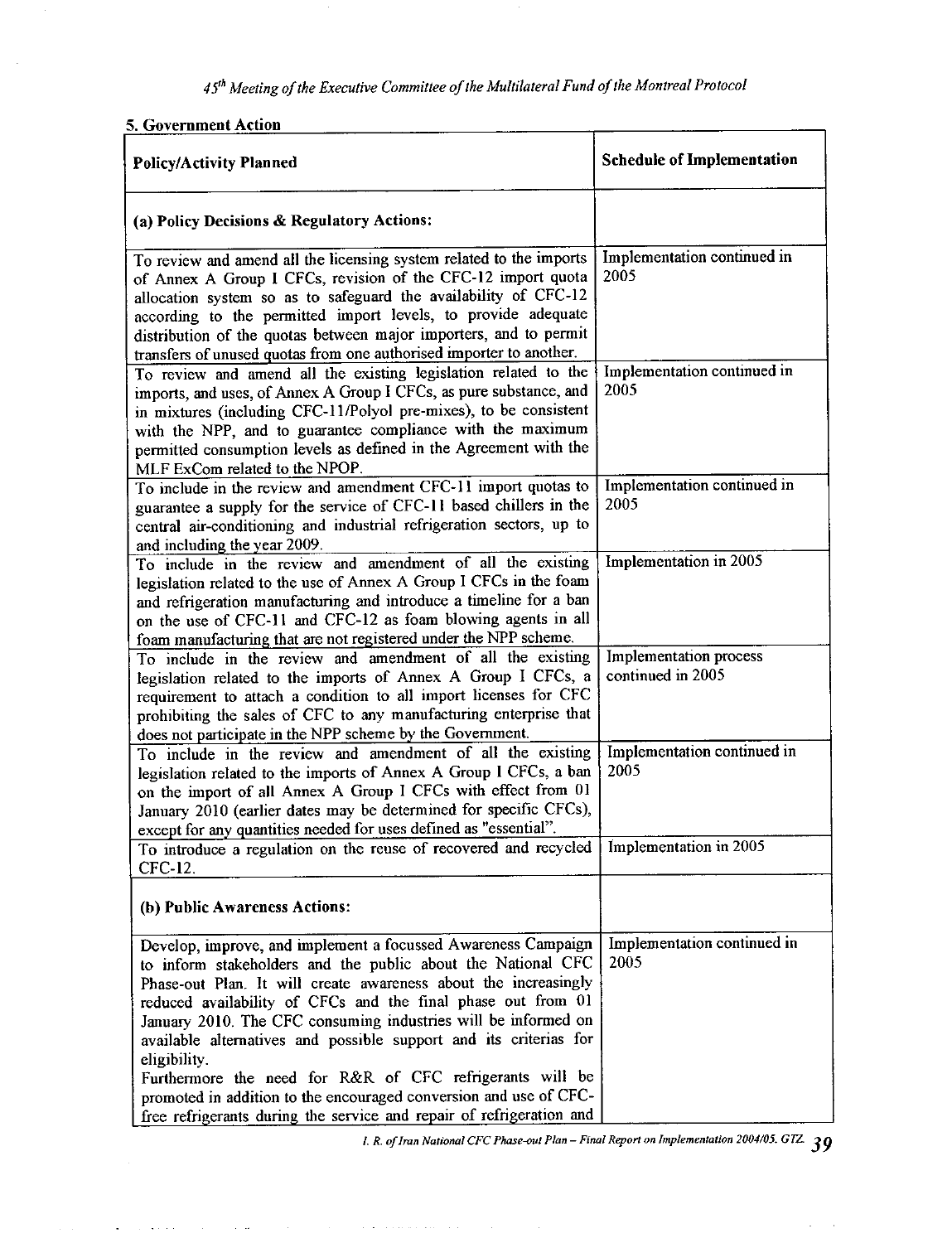$\frac{1}{2}$ 

| air-conditioning systems.<br>The public will be informed on the ongoing activities under the NPP<br>and the support they may give to request CFC free services and<br>products                                                                                          | Implementation process<br>continued in 2005 |
|-------------------------------------------------------------------------------------------------------------------------------------------------------------------------------------------------------------------------------------------------------------------------|---------------------------------------------|
| The government will issue official recognition to enterprises<br>applying CFC conservation and replacement activities. This<br>"Recognition" should be withdrawn in the event of non-compliance<br>with the operating conditions.                                       | Implementation process<br>continued in 2005 |
| (c) Other Actions:                                                                                                                                                                                                                                                      |                                             |
| Develop, publish, and promote Guidelines for the safe filling,<br>handling, labelling, and transportation of containers for "Recovered<br>Non-flammable Liquefied Gas Refrigerants" by Service Technicians<br>in the Refrigeration and Air-conditioning Service Sector. | Implementation continued in<br>2005         |
| Develop databases needed for registration and follow up of<br>beneficiaries of the training activities and initiate a process for<br>Certification of enterprises employing trained technicians.                                                                        | Implementation continued in<br>2005         |
| Monitor and enforce the existing prohibition on the use of CFCs in<br>all new, domestic or imported, equipment, products, installations<br>and systems.                                                                                                                 | Implementation continued in<br>2005         |
| Further identify all existing "Essential Uses" of CFCs the CFC<br>involved, and the level of annual consumption of each CFC.                                                                                                                                            | Implementation continued in<br>2005         |
| Establish a monitoring and enforcement unit for continued control<br>of CFC import and consumption.                                                                                                                                                                     | Implementation continued in<br>2005         |

 $\alpha$  and  $\alpha$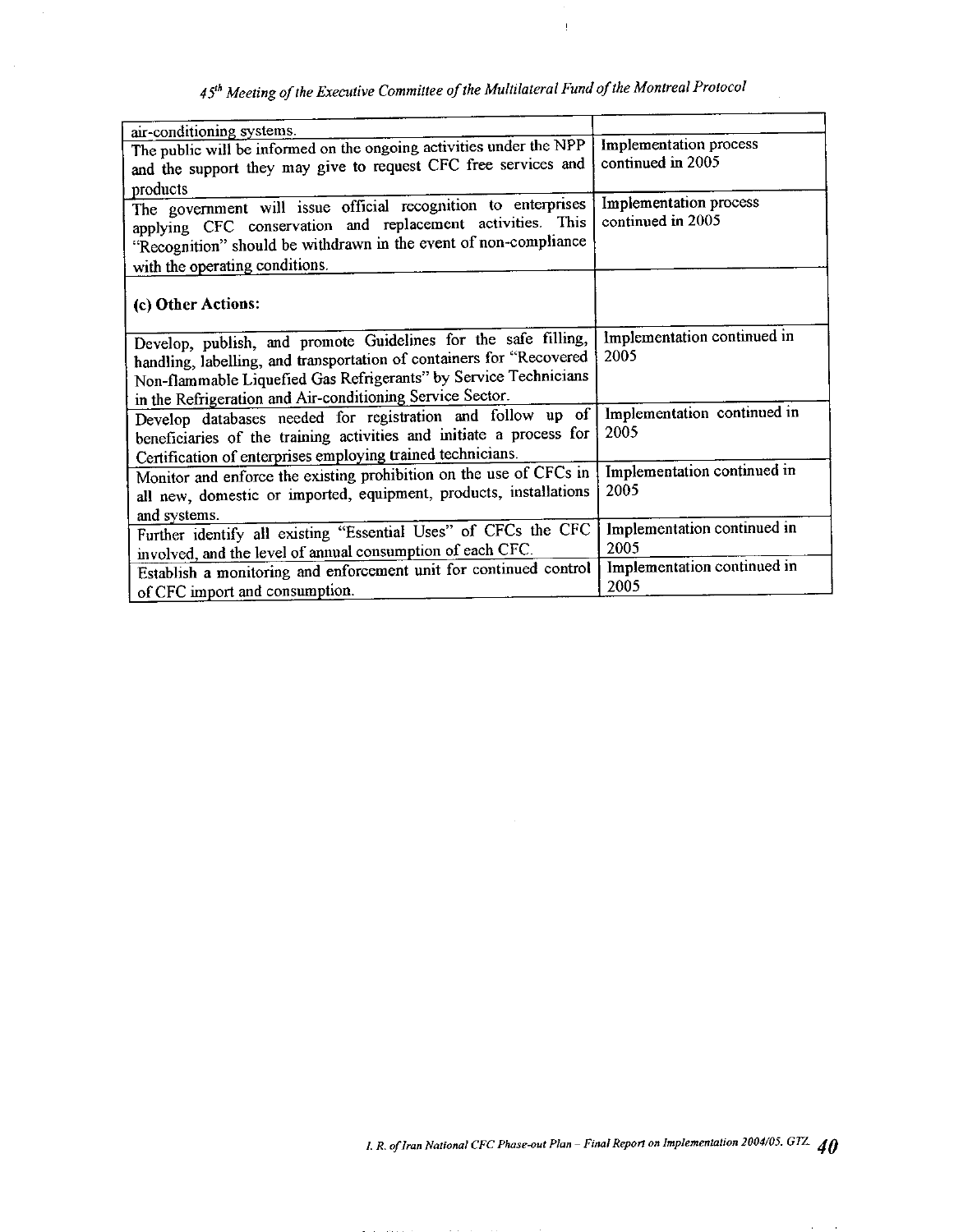### 6. Annual Budget

| <b>Activity</b><br>(detailed description under chapter 4 and NPP)     | Planned<br><b>Expenditures</b><br>(USS) |  |
|-----------------------------------------------------------------------|-----------------------------------------|--|
| 4.1 CFC 113 Solvents - Technical assistance                           |                                         |  |
| 4.2 Foam (all sub-sectors) - Investment Projects                      | 214,159                                 |  |
| Refrigeration Manufacturing - Investment Projects -<br>4.3            |                                         |  |
| Refrigeration Assembly - Technical Assistance Projects -<br>4.4       |                                         |  |
| MAC R&R Project - Investment Project<br>$4.5^{\circ}$                 | 500,000                                 |  |
| 4.6 MAC - Sector assistance                                           | 132,514                                 |  |
| 4.7 Domestic & Commercial Refrigeration R&R project                   | 643.582                                 |  |
| 4.8 Domestic & Commercial Refrigeration - Technician Training Project | 98,867                                  |  |
| 4.9 Custom Training                                                   |                                         |  |
| 4.10 Regulatory Support                                               |                                         |  |
| 4.11 Awareness, Project Implementation & Monitoring Unit              | 132.371                                 |  |
| <b>TOTAL</b>                                                          | 1,721,437                               |  |

### 7. Administrative Fees

| Agency                           | 2005      |
|----------------------------------|-----------|
| <b>Lead Agency</b>               |           |
| GTZ annual funding               | 479.044   |
| <b>Support costs GTZ</b>         | 52.695    |
| <b>Total GTZ</b>                 | 531.739   |
| <b>Cooperating Agencies</b>      |           |
| <b>UNIDO</b> annual funding      | 742,449   |
| <b>Support costs UNIDO</b>       | 55,684    |
| <b>Total UNIDO</b>               | 798,132   |
| France annual funding            | 500,000   |
| <b>Support costs France</b>      | 55,000    |
| <b>Total France</b>              | 555,000   |
| <b>Overall</b>                   |           |
| Total grant requested            | 1.721.493 |
| <b>Accumulated Support Costs</b> | 163.379   |
| <b>Total Costs</b>               | 1.884.872 |

I. R. of Iran National CFC Phase-out Plan - Final Report on Implementation 2004/05. GTZ. 41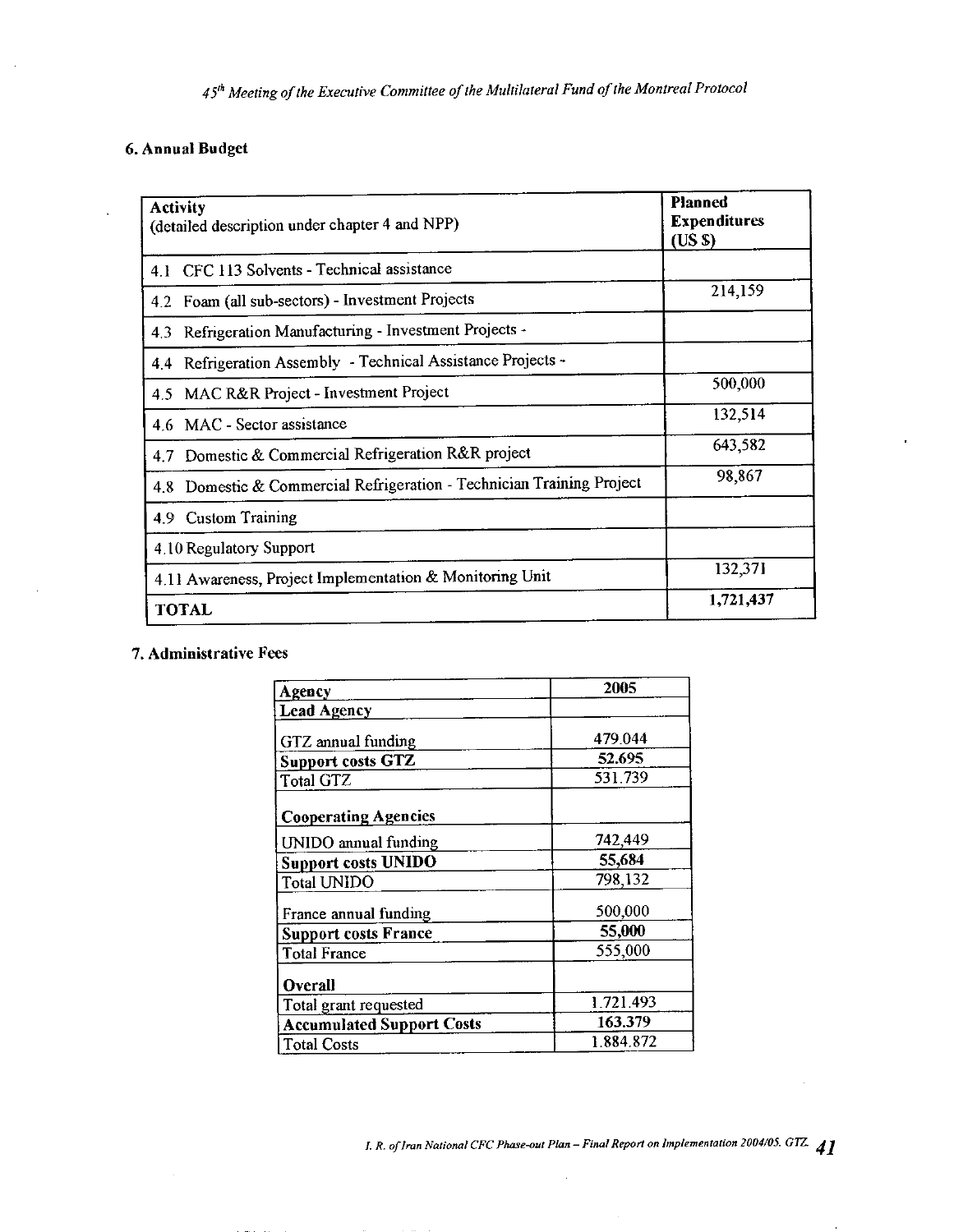# **ANNEX1**

Revised implementation and compliance strategy for the year of plan (2005)

 $\sim 10$ 

 $\alpha$ 

المشاركات المالا والممار

<u>ali suuri luuli maalisesta k</u>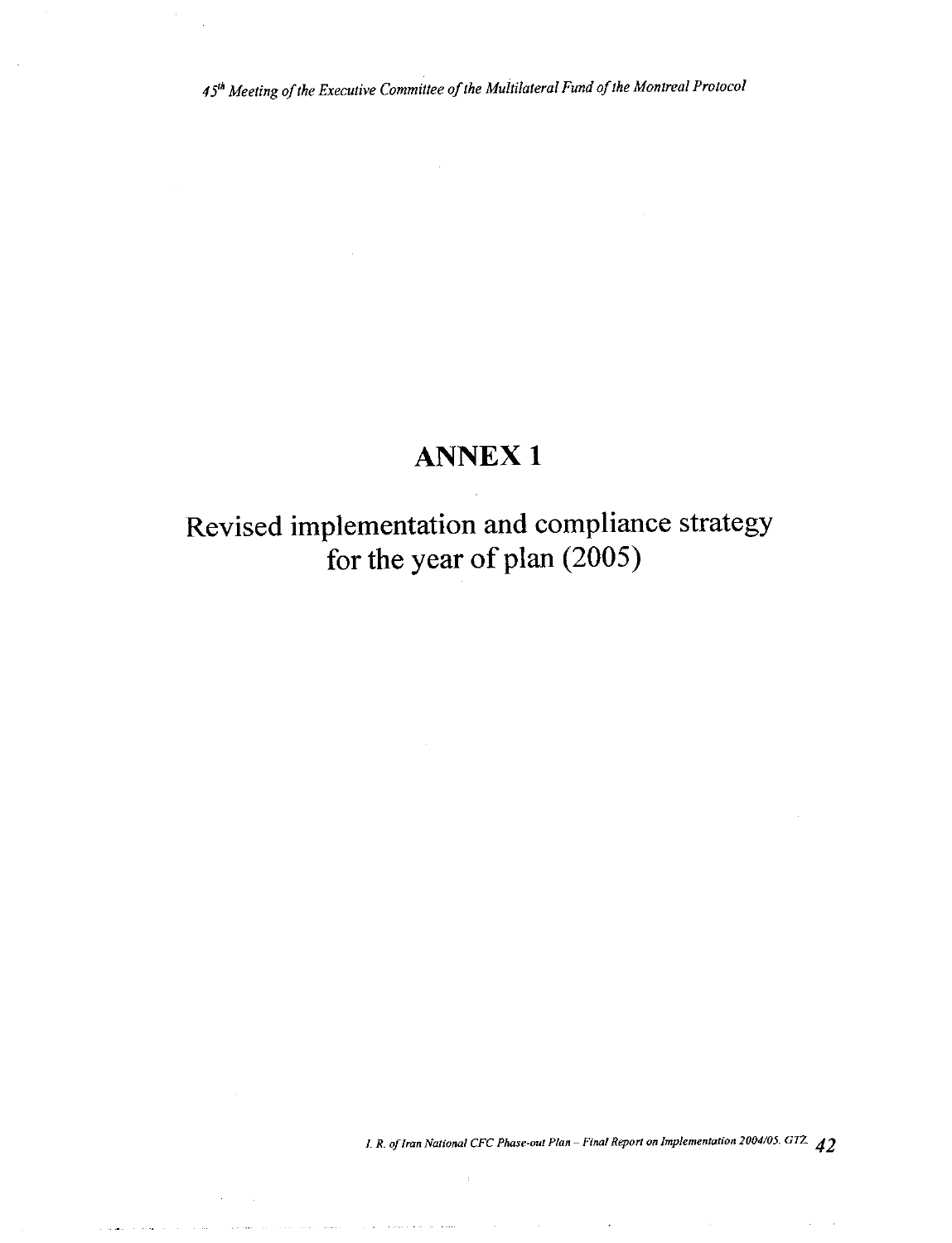The following table provides an overview on the revised implementation and compliance strategy for the year of plan (2005), taking into account the progress of implementation of the first phase and the accelerated implementation of reduction measures in 2005.

The overview illustrates how the target consumption of 2,265 ODP T can be achieved in the year 2005 and provides a monthly based overview of consumption from the individual reduction measures under plan and their expected completion.

In the first data column the baseline situation in 2004 is summarized. In the second column the consumption of not completed projects from 2004 and the expected progress of newly implemented projects in 2005 is listed. Finally, in order to achieve the targets in 2006, the revised strategy provides already an outlook on the development after 2005 and the expected consumption in 2006.

As the overview clearly explains, the revised target for the implementation of new reduction measures under plan will be 1,299.3 ODP T for 2005. The individual reduction measures adding up to this value are completed consecutively month by month in 2005 and consequently the expected total consumption in 2005 from these consumers will be equal or less than their annual ODP equivalent. In the table, columns showing the consumption in the year of plan and the year after have a column next to it describing the time by end of month when the consumers will be latest converted to CFC free service or production expressed by numbers from 1 to 12. However, in order to keep the overview transparent the impact of measures are consolidated and provided as a weighted average for all individual measures. It does not list each and every month of completion for each individual enterprise. This is going to be monitored and listed in the monitoring database and will be part of the progress report in 2006.

The aim of this strategy to keep close with the target of reduction measures to the consumption targets in each individual year. However, it has to be kept in mind that the strategy only considers investment activities and has some other shortcomings. It does not include the reduction of CFC emissions from better practice and leakage tight servicing as a result of the training activities. The effectiveness of such training measures for CFC reduction has recently demonstrated by an evaluation of the MF.

The overview does also not include reductions that are in fact resulting from enforcement of legislation. It has also to be kept in mind that under the NPP customs training has taken place and that by itself will contribute to significant reductions of total imported CFCs. Last not least the table cannot include market related factors such as reduced demand for CFC products for example which may have a tremendous impact in real life situations.

The implementation of reduction measures cannot replace the import figures as an absolute indicator and their impact may vary with time. The licensing and control of imports will remain the most effective and single outstanding indicator of compliance.

The overview refers to phase out activities as reduction measures. Reduction describes the actually reduced consumption that follows the completion of a reduction measures.